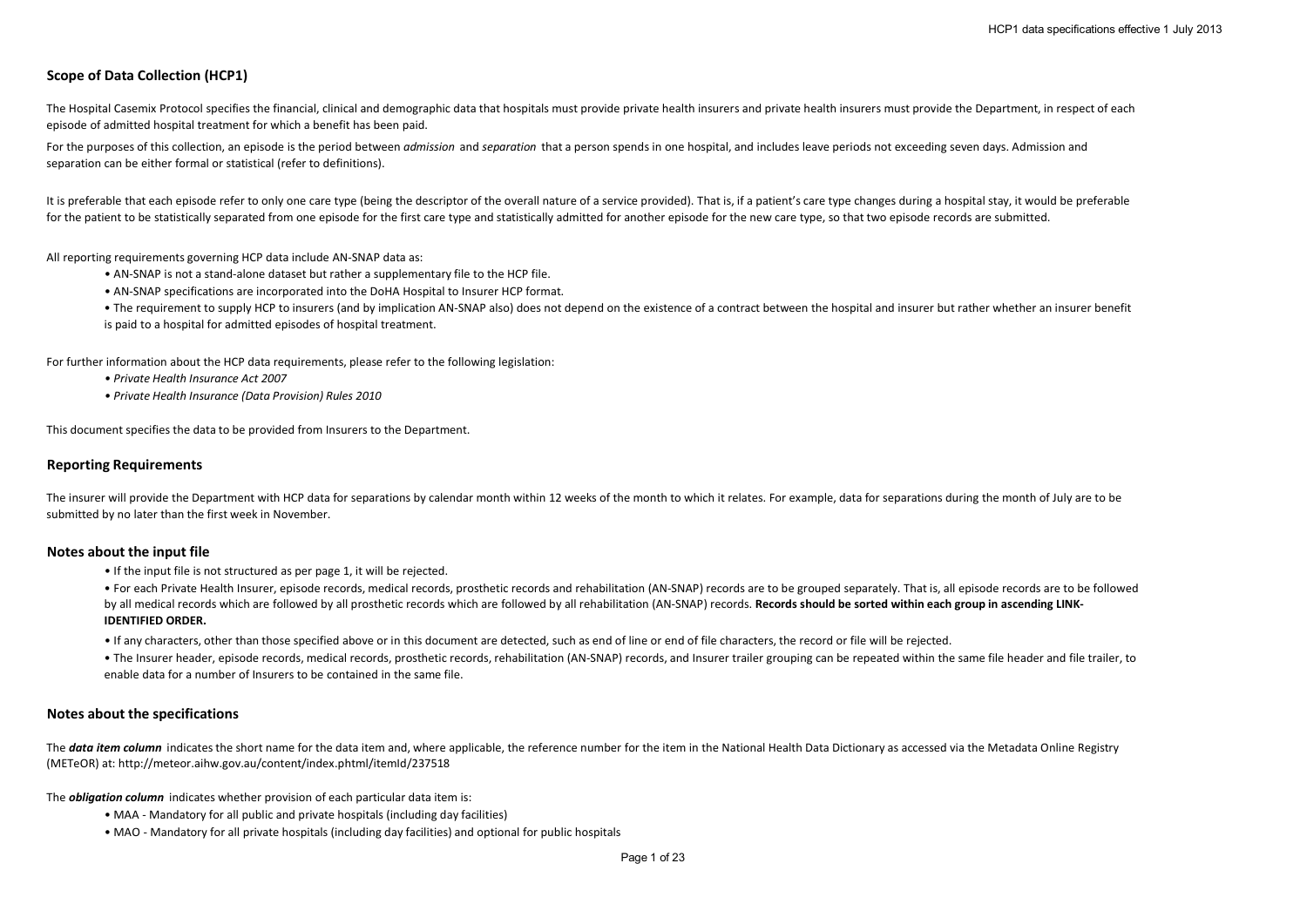- MAS Mandatory for same-day patients
- OPA Optional for all
- CON Conditional items that must be completed by all hospitals but only in the circumstances specified in the specifications.

The *position column* indicates the position within the fixed file format that each data item is to be reported.

The *type and size column* indicates the number and type of character/s the data item should contain where:

• A indicates the data item contains alphanumeric characters (alphabetic, numeric and other special characters). Data must be left justified.

• N indicates the data item contains numeric characters (numbers 0 to 9) only. Data items must be right justified and zero-prefixed to fully fill the item unless otherwise stated in the coding description. All values must be positive.

The *format column* indicates the format of the characters of the data item:

• DDMMYYYY indicates the data item contains date information where DD represents the day, MM represents the month and YYYY represents the century and year. For example, 5 July 2006 would be entered 05072006

*• hhmm* indicates the data item contains time information based on a 24-hour clock, where hh represents the hour and mm represents the minutes. For example 2.35pm would be entered 1435.

*• blank filled* , in relation to a data item, means that the data item is filled with blank spaces.

- *zero filled* , in relation to a data item, means that the data item is filled with zeros.
- *zero prefix* means that leading zeros are to be inserted if necessary to ensure that the number of characters in the entry matches the data item size specified for the item.
- *Charges & Benefits*  supply in dollars and cents (omit decimal point) with leading zeros to fully fill item. Negative amounts are permitted for reversals. An entry of 000000000 means that no benefit/charge was recorded.

See the coding description column for any other special formatting requirements.

The *repetition column* indicates the number of times the data item is repeated within the data file.

The **coding description column** provides the definition for the data item, valid values and any additional information to clarify what data should be reported and how. If a METeOR reference is indicated in the data item column, refer to the National Health Data Dictionary for definition and collection methods.

The *edit rules column* outlines the edit checks the Department will run the data through using the Check-It software. These are split into critical errors where data will be rejected and warnings where data will be identified.

The *error codes column* indicates the error code attributed to each of the edit checks.

### **Definitions/acronyms**

**ACHI** means the Australian Classification of Health Interventions.

*ADA* means the Australian Dental Association.

*AN-SNAP* means the Australian National Sub‑Acute and Non‑Acute Patient Classification System.

*CCU* means the coronary care unit of a hospital.

**contracted doctor** means a doctor who has entered into an agreement with a private health insurer where the doctor agrees to accept payment by the insurer in relation to treatment provided to the insured person.

*contracted hospital* means a hospital which has entered into an agreement with a private health insurer to accept payment in relation to an episode of hospital treatment for an insured person under a complying health product.

*DRG* means the Australian Refined Diagnosis Related Group.

*episode* means the period of admitted patient care between a formal or statistical **admission** and a formal or statistical **separation**, characterised by only one care type.

*FIM* means functional independence measure and is the outcome measure used for **overnight-stay rehabilitation patients**.

*formal admission* , in relation to a person, means the administrative process used by a hospital to record the commencement of accommodation, care or treatment of the person.

Page 2 of 23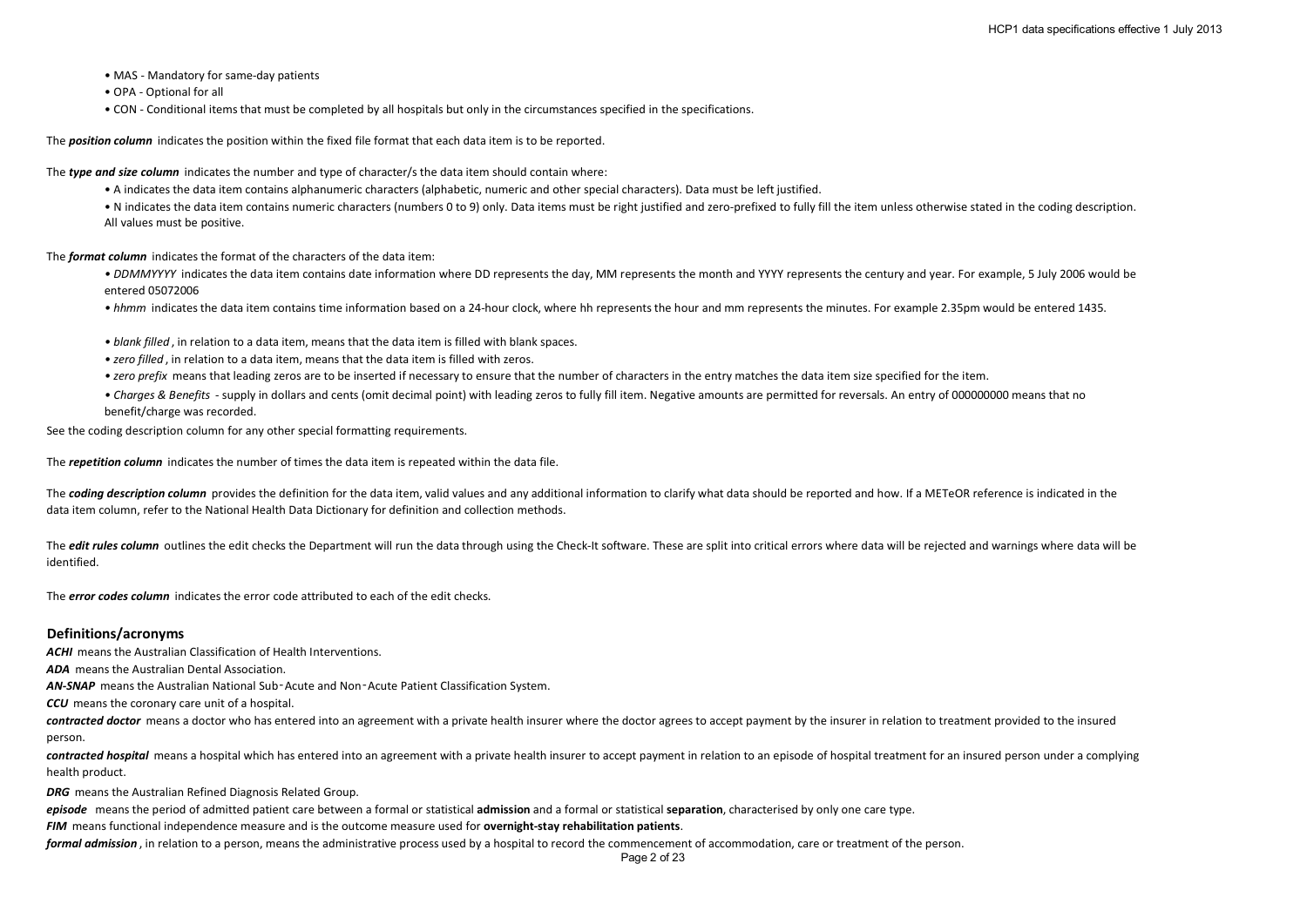*formal separation* , in relation to a person, means the administrative process used by a hospital to record the cessation of accommodation, care or treatment of the person.

**HDU** means the high dependency unit of a hospital.

*Hospital* means a facility for which there is in force a Ministerial declaration that the facility is hospital under subsection 121-5(6) of the *Private Health Insurance Act 2007* .

Hospital treatment is treatment (including the provision of goods and services) provided to a person with the intention to manage a disease, injury or condition, either at a hospital or with direct involvement of the hospital, by either a person who is authorised by a hospital to provide the treatment or under the management or control of such a person (subsection 121-5, *Private Health Insurance Act 2007* ).

Exclusions to hospital treatment (eg treatment provided in an emergency department of a hospital) are specified in the Private Health Insurance (Health Insurance Business) Rules 2010, Part 3, Rule 8. Inclusions to hospital treatment (eg some Chronic Disease Management Programs not involving prevention) are specified in the Private Health Insurance (Health Insurance Business) Rules 2010, Part 3. *Hospital-in-the-home* means the provision of care to hospital admitted patients in their place of residence as a substitute for hospital accommodation. Place of residence may be permanent or temporary (METeOR glossary item ID: 327308).

*Hospital-in-the-home care days* means the total number of days between HiTH commencement date and HiTH completion date.

*ICD-10-AM* means 'The International Statistical Classification of Diseases and Related Health Problems, 10th revision, Australian Modification, published by the National Centre for Classification in Health (Australia).

*ICU* means the intensive care unit of a hospital.

*insurer* means a private health insurer.

*MBS* means the Medicare Benefits Schedule, comprising:

- (a) the *Health Insurance (Diagnostic Imaging Services Table) Regulations 2005* ; and
- (b) the *Health Insurance (General Medical Services Table) Regulations 2005* ; and
- (c) the *Health Insurance (Pathology Services Table) Regulations 2005* ;

as in force from time to time, or any Regulations made in substitution for those Regulations.

*METeOR* (Metadata Online Registry) for national data standards.

*miscellaneous service code* means any miscellaneous hospital-specific or insurer-specific non-MBS code. ADA items can be reported here.

*NHDD* means the (most current version of the) 'National Health Data Dictionary'.

*NICU* means the neonatal intensive care unit of a hospital.

*overnight* –stay patient means a person who is admitted to and separates from a hospital on different dates.

*PHIAC means* Private Health Insurance Administration Council

*PICU* means the paediatric intensive care unit of a hospital.

procedure means clinical intervention that is surgical in nature, carries a procedural risk, carries an anaesthetic risk, requires specialised training, and/or requires special facilities or equipment only available in an acute care setting

*same-day patient* means a person who is admitted to and separates from a hospital on the same date.

**SCN** means the special care nursery of a hospital.

*special character* means a character that has a visual representation but is not an alphanumeric character, ideogram or blank space.

statistical admission, in relation to a person, means the administrative process used by a hospital to record the commencement of a new episode of care that provides the person with a new care type during a single hospital stay.

**statistical separation**, in relation to a person, means the administrative process used by a hospital to record the cessation of an episode of care of the person during a single hospital stay.

#### **Guide for Use**

Accommodation charges/benefits - refer to private, shared or high dependency accommodation for any Accommodation Type (i.e. advanced surgical, surgical, medical, rehabilitation, obstetrics, and psychiatry). All hospital episodes must have a charge/benefit component relating to accommodation, unless it was bundled, or the hospital billed a procedure-only fee. Therefore, cases such as chemotherapy should either have a charge/benefit component in "bundled" or "accommodation" or "theatre". They should not be reported as "other".

AN-SNAP Collection - the AN-SNAP collection is a separate data collection to the episode record for rehabilitation, which provides specific information regarding the functional gains of patients undergoing rehabilitation, as well as the AN-SNAP class for overnight admitted patients. It is expected that one AN-SNAP record be reported for each overnight admitted rehabilitation program, and one AN-SNAP record be reported for an entire episode of care consisting of multiple same day visits. The AN-SNAP record should be linked to the episode with the same separation date.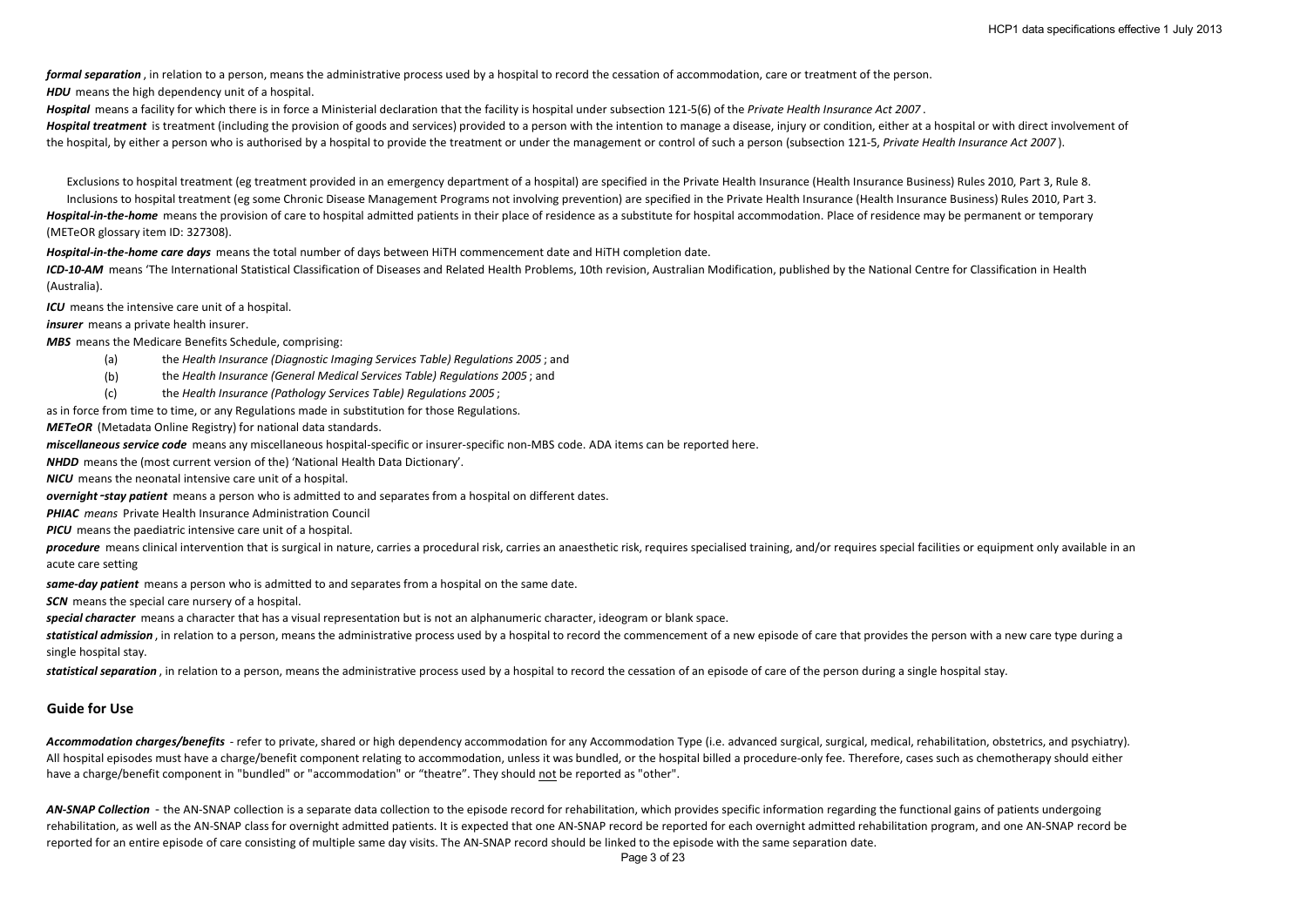AN-SNAP Class - The AN-SNAP class allocated to each overnight admitted patient is in part determined by their FIM admission score. Given the FIM is not collected for same-day patients it is impossible to allocate same-day patients an AN-SNAP class.

*Bundled charges/benefits -* refer to an aggregate of 2 or more charges billed by the hospital, such as case payments by DRG or MBS.

*CCU charges, benefits, days and hours* - exclude ICU, SCN, NICU, PICU and HDU in calculations.

Functional Independence Measure - The FIM score for each of the 18 FIM motor and cognition items (maximum score of seven and a minimum score of one). Total scores can range from 18 to 126. Admission data must be collected within 72 hours after the admission. Discharge scores must be collected within 72 hours of discharge. Guide for collecting the AROC inpatient data set should be followed for scoring the FIM should be followed. This applies to AN-SNAP admission and discharge FIM scores for overnight-stay patients. The FIM is not collected for same-day patients.

*Hospital-in-the-home (HITH) -* Episodes which include HITH services should be reported in a manner consistent with claiming practice. For example,

(a) HITH services which are part of an admitted psychiatric program and are claimed as a single same day service must be reported as single same day episode. This includes psychiatric patients that remain in an admitted HITH program over extended periods of time.

(b) If hospital claims are submitted to insurers at the conclusion of the admitted psychiatric HITH program, then one episode must be reported spanning the length of the program.

*ICU charges, benefits, days and hours* - include NICU and PICU; exclude SCN, CCU or HDU in calculations.

*Infant weight neonate* **-** For live births (http://meteor.aihw.gov.au/content/pop/index.phtml/itemId/265594), birth weight (http://meteor.aihw.gov.au/content/pop/index.phtml/itemId/265625) should preferably be measured within the first hour of life before significant postnatal weight loss has occurred. While statistical tabulations include 500 g groupings for birth weight, weights should not be recorded in those groupings. The actual weight should be recorded to the degree of accuracy to which it is measured. In perinatal collections the birth weight is to be provided for live born and stillborn babies.

*Minutes in Theatre* - calculate from the time the patient entered the operating theatre or procedure room until the time the patient left the operating theatre or procedure room. For example, coronary angiography/angioplasty, lithotripsy and ECT must have minutes of operating theatre time reported, even though they are performed in a procedure room rather than a theatre.

Other charges/benefits - refer to services which cannot be categorised as accommodation, theatre, labour, ICU, pharmacy, prosthesis, bundled, SCN, CCU or HITH. It excludes ex-gratia charges, television, phone calls, extra meals, FED, reversals or journal adjustments.

Palliative care status and days - include care provided in: a palliative care unit: a designated palliative care program: or under the principal clinical management of a palliative care physician or in the opinion of the treating doctor, when the principal clinical intent of care is palliation.

Principal MBS item - select on the basis of: (a) the patient's first visit to a theatre or procedure room/coronary angiography suite; and (b) the MBS with the highest benefit amount. The principal MBS item relates to theatre or procedure room/angiography suite, and not to the medical item billed by the doctor. It may not necessarily correlate to the Principal Procedure Code. For example, renal dialysis, coronary angiography/angioplasty, same-day chemotherapy, lithotripsy, ECT and sleep studies must have an MBS item number reported, even though they are procedure room rather than theatre. Where possible, any services that do not have a valid MBS item should be reported in the Miscellaneous Service Code item (item 68).

Principal Item Date - The date on which the principal MBS item is carried out. If there is no principal MBS item, then the date that the first Miscellaneous Service Code item was carried out may optionally be entered.

**Qualified days for newborns** - The number of qualified days is calculated with reference to the date of admission, date of separation and any other date(s) of change of qualification status: the date of admission is counted if the patient was qualified at the end of the day; the date of change to qualification status is counted if the patient was qualified at the end of the day; the date of separation is not counted, even if the patient was qualified on that day. The normal rules for calculations of patient days apply. To determine if newborn days are qualified days, see the METeOR definition for Newborn Qualification Status (Metadata glossary item 327254).

*SCN charges, benefits, days and hours* - exclude NICU, ICU, CCU, PICU and HDU in calculations.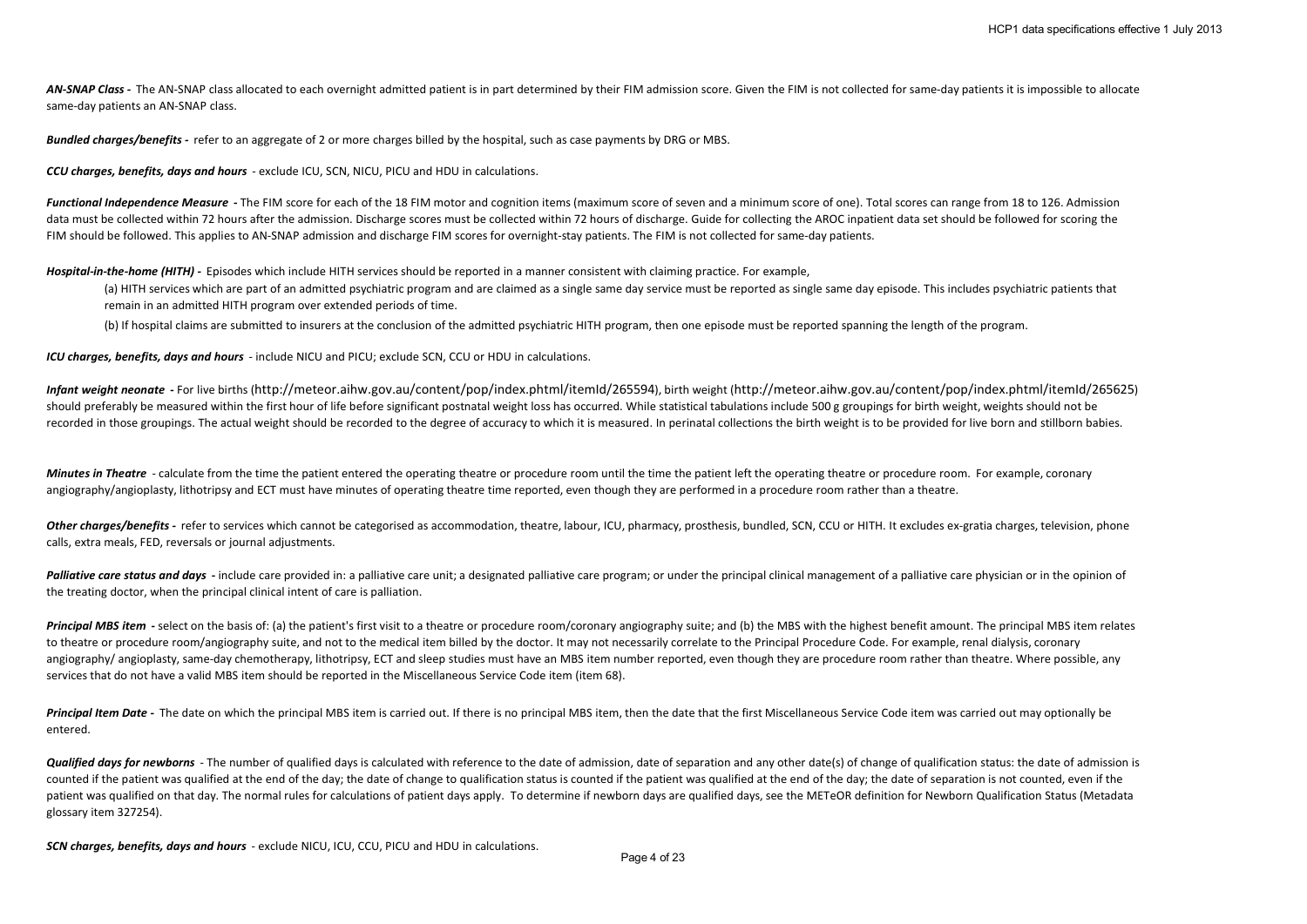Secondary MBS item - The secondary MBS items relate to theatre, and not to the medical item billed by the doctor. It may not always correlate to the Procedure Codes (ICD-10-AM). Where possible, any services that do not have a valid MBS item should be reported in the Miscellaneous Service Code item (item 68).

*Theatre charges/benefits -* refer to a theatre/procedure room/ angiography suite.

Re-admission within 28 days - Planned re-admission refers to planned re-admission within 28 days from this or another hospital. Note: do not include transfers from another hospital as re-admissions.

#### **Data Quality**

## *Error Codes*

1<sup>st</sup> Character – represents the type of record i.e. E (episode), P (prosthetic), A (AN-SNAP), M (medical), R (edits checking across records)

 $2<sup>nd</sup>$  Character – W (represents a warning where an edit rule has been identified)– the record will be accepted and insurers notified

 $2<sup>nd</sup>$  Character – E (represents an error where an edit rule has failed) – the record will be rejected and insurers notified

## **Further information**

For further information about the HCP requirements including AN-SNAP, please see the following websites:

General information about the data collection, health insurer codes, reports and software

### www.health.gov.au/casemix

List of Hospital provider numbers

To request a list of hospital provider numbers please email: declarations@health.gov.au

Metadata and health dictionary specifications

http://meteor.aihw.gov.au/content/index.phtml/itemId/181162

For private health insurance industry information

www.phiac.gov.au

Commonwealth Prosthesis list

http://www.health.gov.au/internet/main/publishing.nsf/Content/health-privatehealth-prostheseslist.htm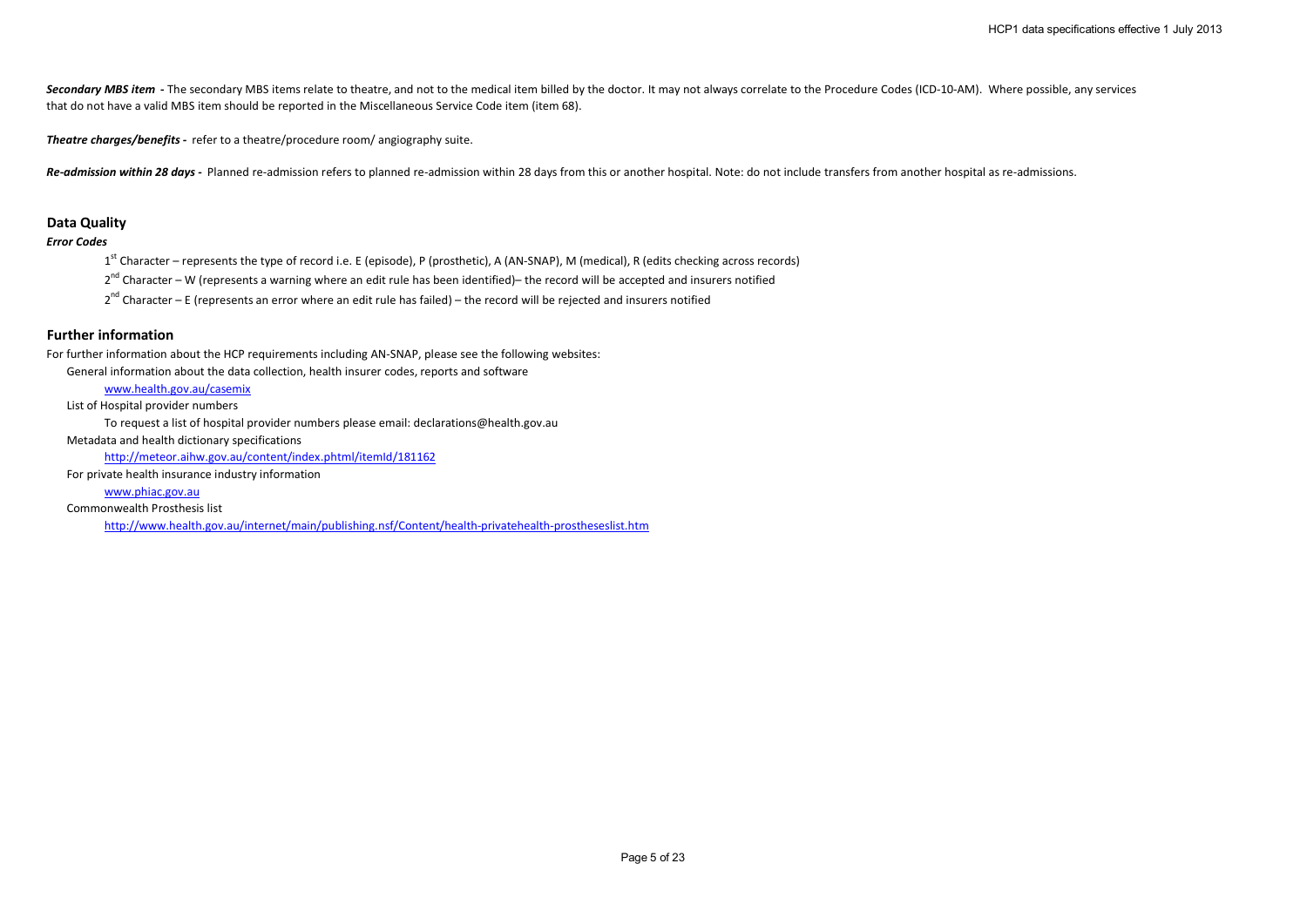| <b>Item</b>                      |                           | <b>Quantity</b>               | Type & size                                  | Format        | <b>Values/description</b>                                                                                                                                                                                                                         |
|----------------------------------|---------------------------|-------------------------------|----------------------------------------------|---------------|---------------------------------------------------------------------------------------------------------------------------------------------------------------------------------------------------------------------------------------------------|
| <b>FILE HEADER</b>               |                           | one per physical file of data | A(7)<br>A(3)<br>A(6)<br>N(2)                 | <b>YYYYMM</b> | Valid value 'HCPDATA'<br>Source identifier (INSURER (or other) IDENTIFIER)<br>YEAR-MONTH (separation month reported)<br>The number of Insurers' data in this file; valid value '1'                                                                |
| May be repeated<br>within a file | <b>INSURER HEADER</b>     | one per Insurer               | A(1)<br>A(3)<br>A(6)                         | <b>YYYYMM</b> | Valid value 'B'<br><b>INSURER IDENTIFIER</b><br>YEAR-MONTH (separation month reported)                                                                                                                                                            |
|                                  | <b>EPISODE RECORDS</b>    | many per Insurer              | A(1371)                                      |               | 1371 characters; record type of 'E' followed by 1370 character record<br>as specified in this document.                                                                                                                                           |
|                                  | <b>MEDICAL RECORDS</b>    | many per episode              | A(92)                                        |               | 92 characters; record type of 'M' followed by 91 character record as<br>specified in this document.                                                                                                                                               |
|                                  | <b>PROSTHETIC RECORDS</b> | 0 to many per episode         | A(54)                                        |               | 54 characters; record type of 'P' followed by 53 character record as<br>specified in this document.                                                                                                                                               |
|                                  | <b>AN-SNAP RECORDS</b>    | 0 to many per episode         | A(95)                                        |               | 95 characters; record type of 'S' followed by 94 character record as<br>specified in this document.                                                                                                                                               |
|                                  | <b>IINSURER TRAILER</b>   | one per Insurer               | A(1)<br>A(3)<br>N(6)<br>N(6)<br>N(6)<br>N(6) |               | Valid Value 'T'<br><b>INSURER IDENTIFIER</b><br>Number of Episode records<br>Number of Medical records<br>Number of Prosthetic records ('000000' means no prosthetic records)<br>Number of AN-SNAP records ('000000' means no AN-SNAP<br>records) |
| <b>FILE TRAILER</b>              |                           | one per physical file of data | A(1)                                         |               | Valid value 'Z'                                                                                                                                                                                                                                   |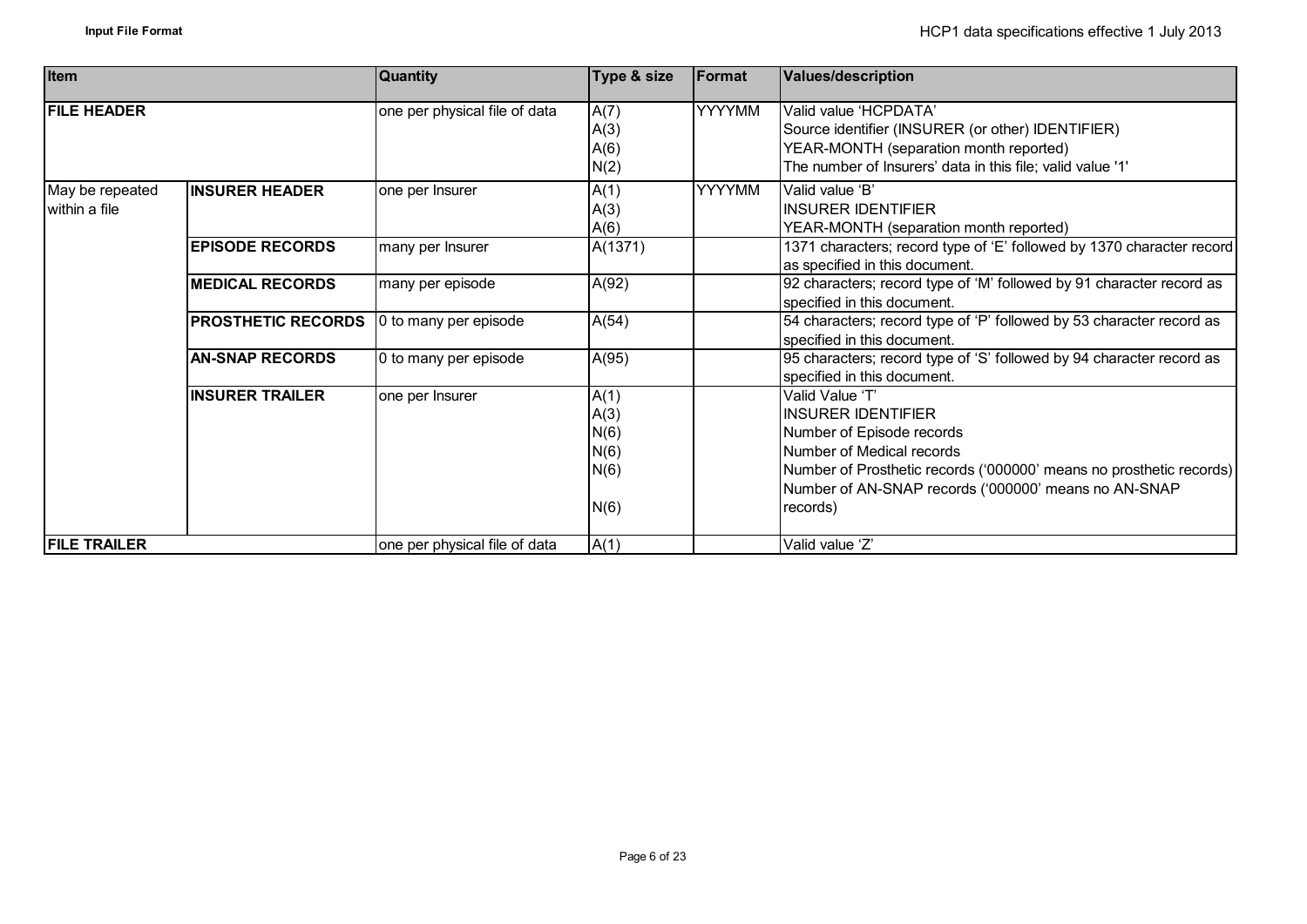|                 | No Data Item             | <b>METeOR</b><br>identifier | identifier | <b>ECLIPSE Obligation Position Position Type &amp;</b> | <b>Start</b> | <b>End</b> | size  | Format                                                                             | <b>Repetition Coding description</b>                                                                                                                                                                                                                                                                                   | <b>Edit Rules</b>                                                                                                                                                                               | Error<br>code/s  |
|-----------------|--------------------------|-----------------------------|------------|--------------------------------------------------------|--------------|------------|-------|------------------------------------------------------------------------------------|------------------------------------------------------------------------------------------------------------------------------------------------------------------------------------------------------------------------------------------------------------------------------------------------------------------------|-------------------------------------------------------------------------------------------------------------------------------------------------------------------------------------------------|------------------|
|                 | Insurer identifier       |                             |            | MAA                                                    |              |            | A(3)  | Left justify                                                                       | Insurer identifier selected from the list of registered private health<br>insurers.                                                                                                                                                                                                                                    | Reject record if not a valid Insurer<br>code.                                                                                                                                                   | <b>EE001</b>     |
| 2               | Link Identifier          |                             |            | MAA                                                    |              | 27         | A(24) | Left justify                                                                       | A unique identifier of an episode that links data items from this<br>(episode) record to the associated medical, prosthetic or AN-<br>SNAP records.                                                                                                                                                                    | Reject record if blank                                                                                                                                                                          | EE002            |
| 3               | Provider (hospital) code |                             |            | <b>MAA</b>                                             | 28           | 35         | A(8)  | <b>NNNNNNNA</b><br>(uppercase)                                                     | The Commonwealth-issued hospital provider number, as selected<br>from the lists maintained by the Department of Health and<br>Ageing.<br>"OVERSEAS" = overseas provider                                                                                                                                                | Reject record if not (a valid 8<br>character Commonwealth provider<br>number or 'OVERSEAS').                                                                                                    | EE003            |
|                 | Product code             |                             |            | <b>MAA</b>                                             | 36           | 43         | A(8)  |                                                                                    | The product code for patient's insurance cover at admission.                                                                                                                                                                                                                                                           | Reject record if blank.                                                                                                                                                                         | EE004            |
| 5               | Hospital contract status |                             |            | <b>MAA</b>                                             | 44           | 44         | A(1)  | Left justify                                                                       | The payment arrangement the insurer has with the hospital.<br>$Y = a$ hospital with which an Insurer has a contract<br>$N = a$ hospital with which the Insurer does not have a contract.<br>$T = a$ hospital is paid under 2nd Tier benefit arrangement<br>$B = a$ hospital is paid under a "Bulk payment" arrangement | Reject record if not (Y or N or T or<br>B).                                                                                                                                                     | EE005            |
| $6\phantom{.}6$ | Total days paid          |                             |            | <b>MAA</b>                                             | 45           | 48         | N(4)  | Right justify<br>Zero prefix                                                       | The total number of days for which benefits were paid by the<br>Insurer, including days for which benefits were paid as a Nursing<br>Home Type Patient.<br>Same-day cases equal 0001.<br>Zero fill if no benefit paid for accommodation by fund.                                                                       | Reject record if not numeric<br>Identify if total days paid > (date<br>separated - date admitted - leave<br>days)<br>Identify if same-day status is 1 and EW006.1<br>otal davs paid is not 0001 | EE006<br>EW006.0 |
|                 | Accommodation charge     |                             |            | <b>MAA</b>                                             | 49           | 57         | N(9)  | Right justify<br>Zero prefix<br><b>\$\$\$\$\$\$\$cc</b><br>(omit decimal<br>point) | The gross amount charged for accommodation (include ex-gratia<br>and patient portion accommodation charges).<br>Zero fill if no amount charged.<br>Blank means this charge was not separately identified but<br>charged under another item.<br>refer to quide for use                                                  | Reject record if not numeric                                                                                                                                                                    | <b>EE007</b>     |
| 8               | Accommodation benefit    |                             |            | <b>MAA</b>                                             | 58           | 66         | N(9)  | Right justify<br>Zero prefix<br><b>\$\$\$\$\$\$\$cc</b><br>(omit decimal<br>point) | The gross benefit paid for accommodation (include ex-gratia<br>accommodation benefits).<br>Zero fill if no amount paid.<br>Blank means this benefit was not separately identified but paid<br>under another item.<br>*refer to guide for use                                                                           | Reject record if not numeric                                                                                                                                                                    | <b>EE008</b>     |
|                 | Theatre charge           |                             |            | <b>MAA</b>                                             | 67           | 75         | N(9)  | Right justify<br>Zero prefix<br><b>\$\$\$\$\$\$\$cc</b><br>(omit decimal<br>point) | The gross amount charged for a theatre/procedure room/<br>angiography suite (include ex-gratia and patient portion theatre<br>charges).<br>Zero fill if no amount charged.<br>Blank means this charge was not separately identified but<br>charged under another item.<br>*refer to guide for use                      | Reject record if not numeric<br>warning for public hospitals                                                                                                                                    | EE009<br>EW009*  |
| 10              | Theatre benefit          |                             |            | MAA                                                    | 76           | 84         | N(9)  | Right justify<br>Zero prefix<br><b>\$\$\$\$\$\$\$cc</b><br>(omit decimal<br>point) | The gross benefit paid for a theatre/procedure room/angiography<br>suite (include ex-gratia theatre benefits).<br>Zero fill if no amount paid.<br>Blank means this benefit was not separately identified but paid<br>under another item.<br>*refer to guide for use                                                    | Reject record if not numeric<br>warning for public hospitals*                                                                                                                                   | EE010<br>EW010*  |
| 11              | Labour ward charge       |                             |            | <b>MAA</b>                                             | 85           | 93         | N(9)  | Right justify<br>Zero prefix<br><b>\$\$\$\$\$\$\$cc</b><br>(omit decimal<br>point) | The gross amount charged for labour ward (include ex-gratia and<br>patient portion labour ward charges).<br>Blank means this charge was not separately identified but<br>charged under another item.<br>Zero fill if no amount charged.                                                                                | Reject record if not numeric<br>warning for public hospitals*                                                                                                                                   | EE011<br>EW011*  |
| 12              | Labour ward benefit      |                             |            | <b>MAA</b>                                             | 94           | 102        | N(9)  | Right justify<br>Zero prefix<br><b>\$\$\$\$\$\$\$cc</b><br>(omit decimal<br>point) | The gross benefit paid for labour ward (include ex-gratia labour<br>ward benefits)<br>Blank means this benefit was not separately identified but paid<br>under another item.<br>Zero fill if no amount paid.                                                                                                           | Reject record if not numeric<br>warning for public hospitals                                                                                                                                    | EE012<br>EW012*  |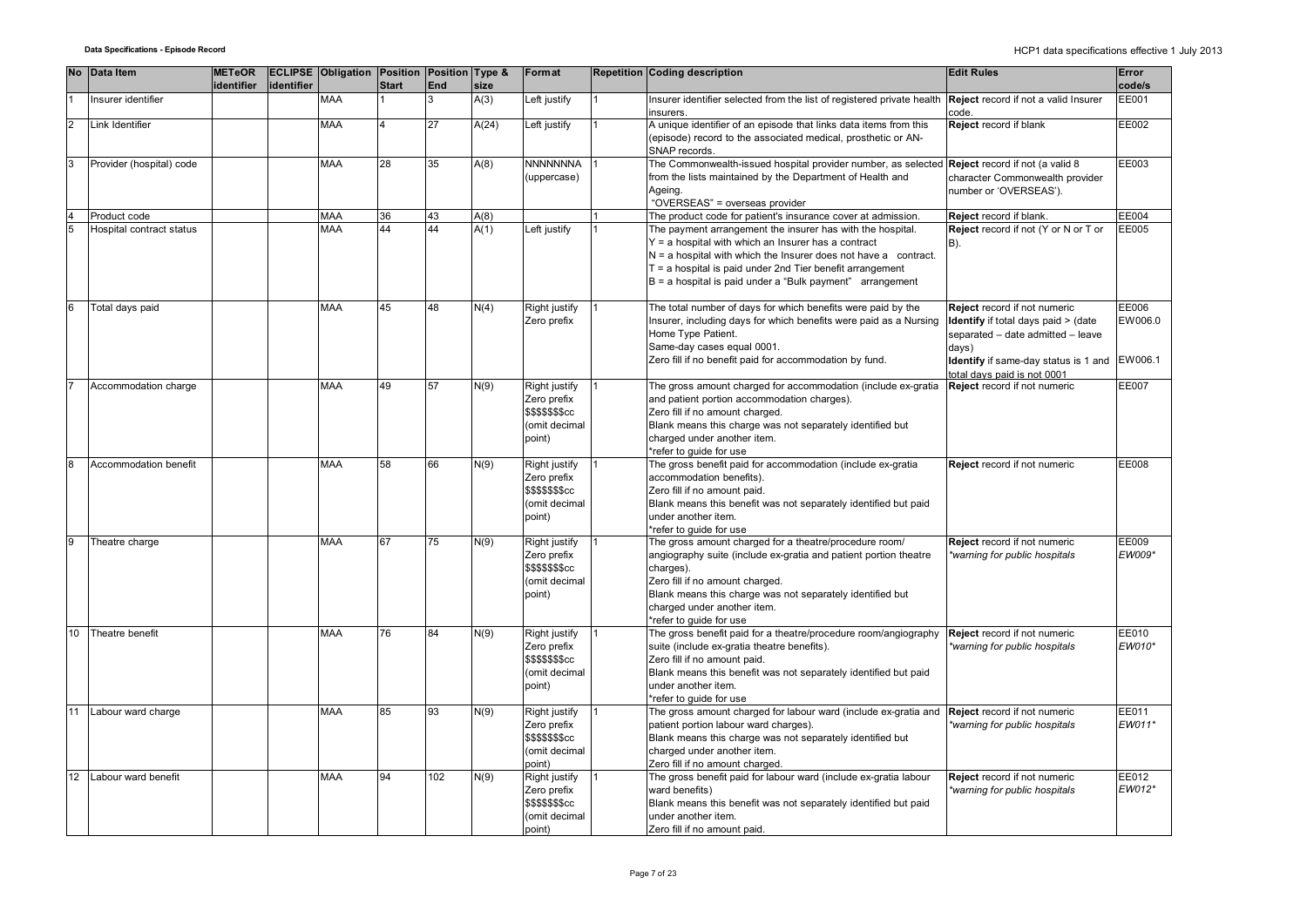|    | No Data Item                          | <b>METeOR</b> |            | <b>ECLIPSE Obligation Position Position Type &amp;</b> |              |     |      | Format                                                                                   | <b>Repetition Coding description</b>                                                                                                                                                                                                                                                                                                                                                                         | <b>Edit Rules</b>                                             | Error           |
|----|---------------------------------------|---------------|------------|--------------------------------------------------------|--------------|-----|------|------------------------------------------------------------------------------------------|--------------------------------------------------------------------------------------------------------------------------------------------------------------------------------------------------------------------------------------------------------------------------------------------------------------------------------------------------------------------------------------------------------------|---------------------------------------------------------------|-----------------|
|    |                                       | identifier    | identifier |                                                        | <b>Start</b> | End | size |                                                                                          |                                                                                                                                                                                                                                                                                                                                                                                                              |                                                               | code/s          |
| 13 | Intensive Care Unit<br>Charge         |               |            | <b>MAA</b>                                             | 103          | 111 | N(9) | Right justify<br>Zero prefix<br>\$\$\$\$\$\$\$cc<br>(omit decimal<br>point)              | Intensive Care Unit charge must reflect the gross amount<br>charged for ICU (include ex-gratia and patient portion ICU<br>charges).<br>Zero fill if no amount charged.<br>Blank means this charge was not separately identified but<br>charged under another item.<br>*refer to guide for use                                                                                                                | Reject record if not numeric<br>*warning for public hospitals | EE013<br>EW013* |
| 14 | Intensive Care Unit<br><b>Benefit</b> |               |            | <b>MAA</b>                                             | 112          | 120 | N(9) | Right justify<br>Zero prefix<br><b>\$\$\$\$\$\$\$cc</b><br>(omit decimal<br>point)       | The gross benefit paid for ICU (include ex-gratia ICU benefits).<br>Zero fill if no amount paid.<br>Blank means this benefit was not separately identified but paid<br>under another item.<br>*refer to guide for use                                                                                                                                                                                        | Reject record if not numeric<br>warning for public hospitals  | EE014<br>EW014* |
| 15 | Prosthesis charge                     |               |            | <b>MAA</b>                                             | 121          | 129 | N(9) | Right justify<br>Zero prefix<br>\$\$\$\$\$\$ <sub>\$</sub> cc<br>(omit decimal<br>point) | The gross maximum amount charged for prosthesis (include ex-<br>gratia prosthesis charges, handling fee and patient portion).<br>Blank means this charge was not separately identified but<br>charged under another item.<br>Zero fill if no amount charged.                                                                                                                                                 | Reject record if not numeric<br>*warning for public hospitals | EE015<br>EW015* |
| 16 | Prosthesis benefit                    |               |            | <b>MAA</b>                                             | 130          | 138 | N(9) | Right justify<br>Zero prefix<br>\$\$\$\$\$\$cc<br>(omit decimal<br>point)                | The gross benefit paid for prosthesis (include ex-gratia prosthesis<br>benefit and handling fee).<br>Blank means this benefit was not separately identified but paid<br>under another item.<br>Zero fill if no amount paid.                                                                                                                                                                                  | Reject record if not numeric<br>warning for public hospitals  | EE016<br>EW016* |
| 17 | Pharmacy charge                       |               |            | <b>MAA</b>                                             | 139          | 147 | N(9) | Right justify<br>Zero prefix<br><b>\$\$\$\$\$\$\$cc</b><br>(omit decimal<br>point)       | The gross charge raised for pharmacy (include ex-gratia and<br>patient portion pharmacy charges, exclude discharge<br>medications).<br>Zero fill if no amount charged.<br>Blank means this charge was not separately identified but<br>charged under another item.<br>*refer to guide for use                                                                                                                | Reject record if not numeric<br>*warning for public hospitals | EE017<br>EW017* |
| 18 | Pharmacy benefit                      |               |            | <b>MAA</b>                                             | 148          | 156 | N(9) | Right justify<br>Zero prefix<br><b>\$\$\$\$\$\$\$cc</b><br>(omit decimal<br>point)       | The gross benefit paid for pharmacy (include ex-gratia pharmacy<br>benefits, exclude discharge medications.)<br>Zero fill if no amount paid.<br>Blank means this benefit was not separately identified but paid<br>under another item.<br>*refer to guide for use                                                                                                                                            | Reject record if not numeric<br>warning for public hospitals  | EE018<br>EW018* |
| 19 | <b>Bundled charges</b>                |               |            | <b>MAA</b>                                             | 157          | 165 | N(9) | Right justify<br>Zero prefix<br>\$\$\$\$\$\$\$cc<br>(omit decimal<br>point)              | The gross bundled charge raised (include ex-gratia and patient<br>portion bundled charges).<br>Zero fill if no amount charged.<br>Blank means this charge was not separately identified but<br>charged under another item.<br>*refer to guide for use                                                                                                                                                        | Reject record if not numeric<br>warning for public hospitals  | EE019<br>EW019* |
| 20 | <b>Bundled benefits</b>               |               |            | <b>MAA</b>                                             | 166          | 174 | N(9) | Right justify<br>Zero prefix<br>\$\$\$\$\$\$cc<br>(omit decimal<br>point)                | The gross bundled benefit paid (include ex-gratia bundled<br>benefits).<br>Zero fill if no amount paid.<br>Blank means this benefit was not separately identified but paid<br>under another item.<br>*refer to guide for use                                                                                                                                                                                 | Reject record if not numeric<br>*warning for public hospitals | EE020<br>EW020* |
| 21 | Other charges                         |               |            | <b>MAA</b>                                             | 175          | 183 | N(9) | Right justify<br>Zero prefix<br><b>\$\$\$\$\$\$\$cc</b><br>(omit decimal<br>point)       | The gross charge raised for any chargeable item which cannot be Reject record if not numeric<br>specifically categorised elsewhere (exclude ex-gratia charges,<br>television, phone calls, extra meals, FED, reversals or journal<br>adjustments).<br>Zero fill if no amount charged.<br>Blank means this charge was not separately identified but<br>charged under another item.<br>*refer to guide for use | *warning for public hospitals                                 | EE021<br>EW021* |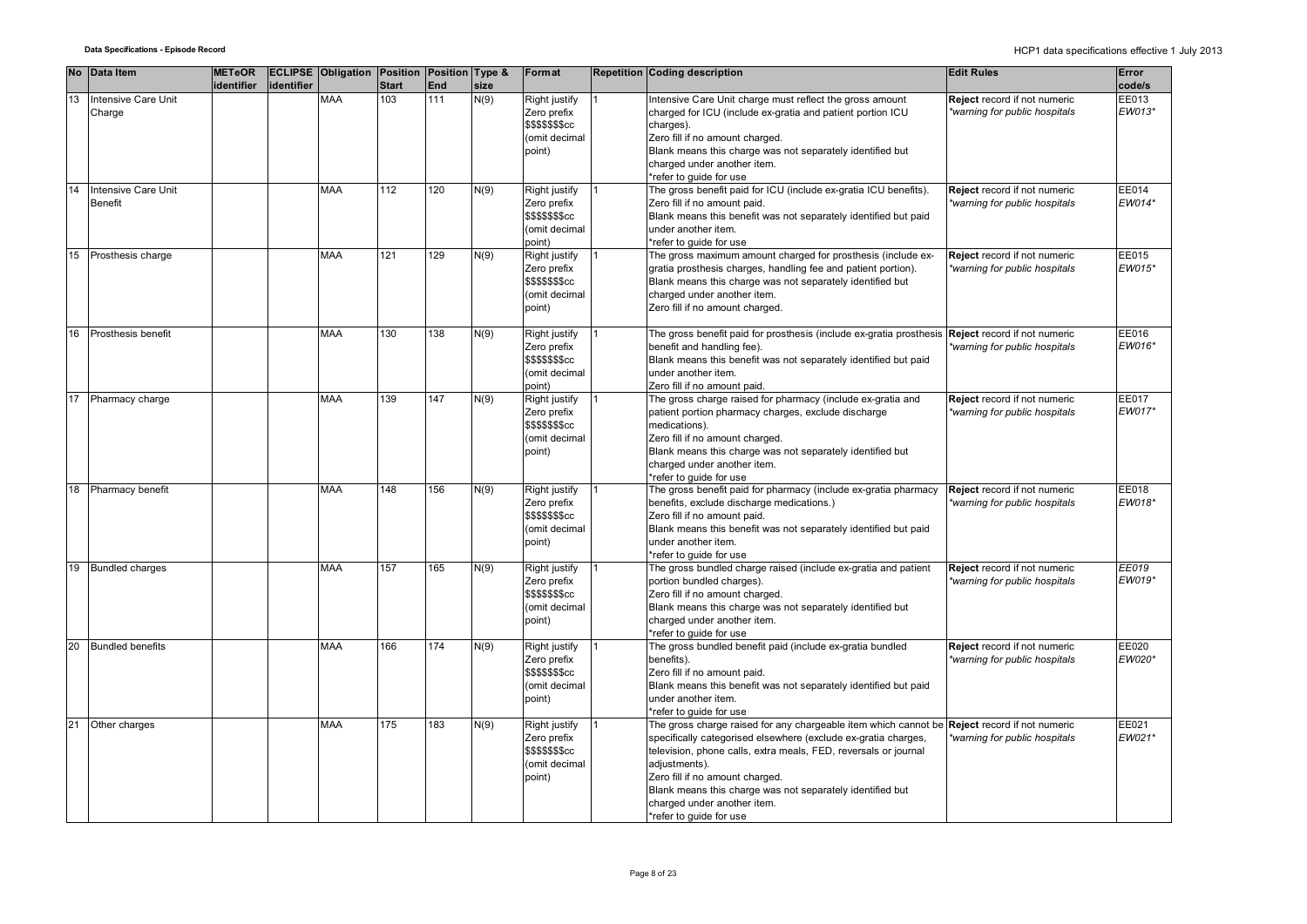|    | No Data Item                  | <b>METeOR</b> |            | <b>ECLIPSE Obligation Position Position Type &amp;</b> |              |            |      | Format                                                                             | <b>Repetition Coding description</b>                                                                                                                                                                                                                                                                                                             | <b>Edit Rules</b>                                                                                                                                    | Error           |
|----|-------------------------------|---------------|------------|--------------------------------------------------------|--------------|------------|------|------------------------------------------------------------------------------------|--------------------------------------------------------------------------------------------------------------------------------------------------------------------------------------------------------------------------------------------------------------------------------------------------------------------------------------------------|------------------------------------------------------------------------------------------------------------------------------------------------------|-----------------|
|    |                               | identifier    | identifier |                                                        | <b>Start</b> | <b>End</b> | size |                                                                                    |                                                                                                                                                                                                                                                                                                                                                  |                                                                                                                                                      | code/s          |
| 22 | Other benefits                |               |            | <b>MAA</b>                                             | 184          | 192        | N(9) | Right justify<br>Zero prefix<br><b>\$\$\$\$\$\$\$cc</b><br>(omit decimal<br>point) | The gross benefit paid for any chargeable item which cannot be<br>specifically categorised elsewhere, (exclude ex-gratia benefits,<br>television, phone calls, extra meals, FED, reversals or journal<br>adjustments).<br>Zero fill if no amount paid.<br>Blank means this benefit was not separately identified but paid<br>under another item. | Reject record if not numeric<br>warning for public hospitals*                                                                                        | EE022<br>EW022* |
| 23 | Front end deductible          |               |            | <b>MAA</b>                                             | 193          | 201        | N(9) | Right justify<br>Zero prefix<br><b>\$\$\$\$\$\$\$cc</b><br>(omit decimal<br>point) | *refer to quide for use<br>The amount of Front End Deductible (excess) deducted from the<br>benefit otherwise payable by the Insurer to the hospital.<br>Zero fill if no FED applicable.                                                                                                                                                         | Reject record if not numeric                                                                                                                         | EE023           |
| 24 | Ancillary cover status        |               |            | <b>MAA</b>                                             | 202          | 202        | A(1) |                                                                                    | An indicator of whether a patient has ancillary cover at the time of <b>Reject</b> record if not ('Y' or 'N').<br>admission.<br>Y = patient has ancillary cover;<br>N = patient does not have ancillary cover                                                                                                                                    |                                                                                                                                                      | EE024           |
| 25 | Ancillary charges             |               |            | <b>OPA</b>                                             | 203          | 211        | N(9) | Right justify<br>Zero prefix<br><b>\$\$\$\$\$\$\$cc</b><br>(omit decimal<br>point) | The total charge raised for in-hospital benefits claimed under an<br>ancillary table.<br>Zero fill if no amount charged.                                                                                                                                                                                                                         | f present, identify if not numeric                                                                                                                   | EW025           |
| 26 | Ancillary benefits            |               |            | <b>OPA</b>                                             | 212          | 220        | N(9) | Right justify<br>Zero prefix<br>\$\$\$\$\$\$\$cc<br>(omit decimal<br>point)        | The total benefit paid for in hospital benefits paid under an<br>ancillary table.<br>Zero fill if no amount paid.                                                                                                                                                                                                                                | f present, identify if not numeric                                                                                                                   | EW026           |
| 27 | <b>Total Medical charges</b>  |               |            | <b>MAA</b>                                             | 221          | 229        | N(9) | Right justify<br>Zero prefix<br><b>\$\$\$\$\$\$\$cc</b><br>(omit decimal<br>point) | The total charge for medical items, as set out in the medical<br>records associated with the episode.<br>Zero fill if no amount charged.                                                                                                                                                                                                         | Reject record if not numeric<br>*warning for public hospitals                                                                                        | EE027<br>EW027* |
| 28 | <b>Total Medical Benefits</b> |               |            | <b>MAA</b>                                             | 230          | 238        | N(9) | Right justify<br>Zero prefix<br><b>\$\$\$\$\$\$\$cc</b><br>(omit decimal<br>point) | The total benefit paid for medical items (by both Medicare and<br>Insurer) as set out in the medical records associated with the<br>episode.<br>Zero fill if no amount paid.                                                                                                                                                                     | Reject record if not numeric<br>*warning for public hospitals                                                                                        | E028<br>EW028*  |
| 29 | Date of birth                 | 287007        |            | <b>MAA</b>                                             | 239          | 246        | A(8) | <b>DDMMYYYY</b>                                                                    | The date of birth of the person.                                                                                                                                                                                                                                                                                                                 | Reject record if not in format<br><b>DDMMYYYY</b>                                                                                                    | EE029           |
| 30 | Postcode - Australian         | 287224        |            | <b>MAA</b>                                             | 247          | 250        | N(4) | Right justify<br>Zero prefix                                                       | The numeric descriptor for a postal delivery area, aligned with<br>locality, suburb or place for the address of a person.<br>9999 = unknown postcode<br>$8888 = 0$ verseas                                                                                                                                                                       | Reject record if not (a valid<br>Australian postcode or 9999 or<br>8888).                                                                            | EE030           |
| 31 | Sex                           | 287316        |            | <b>MAA</b>                                             | 251          | 251        | N(1) |                                                                                    | The biological distinction between male and female, as<br>represented by a code.<br>$1 = male$<br>$2 =$ female<br>$3$ = intersex or indeterminate<br>9 = not stated/inadequately described                                                                                                                                                       | Reject record if not (1, 2, 3 or 9).                                                                                                                 | EE031           |
| 32 | Admission date                | 269967        |            | <b>MAA</b>                                             | 252          | 259        | A(8) | <b>DDMMYYYY</b>                                                                    | Date on which an admitted patient commences an episode of<br>care.                                                                                                                                                                                                                                                                               | Reject record if not in format<br><b>DDMMYYYY</b>                                                                                                    | EE032           |
| 33 | Separation date               | 270025        |            | <b>MAA</b>                                             | 260          | 267        | A(8) | <b>DDMMYYYY</b>                                                                    | Date on which an admitted patient completes an episode of care.                                                                                                                                                                                                                                                                                  | <b>Reject</b> record if not in format<br>DDMMYYYY, blank or if not ≥<br>Admission date, or if MM is not<br>same as month input in Insurer<br>Header. | EE033           |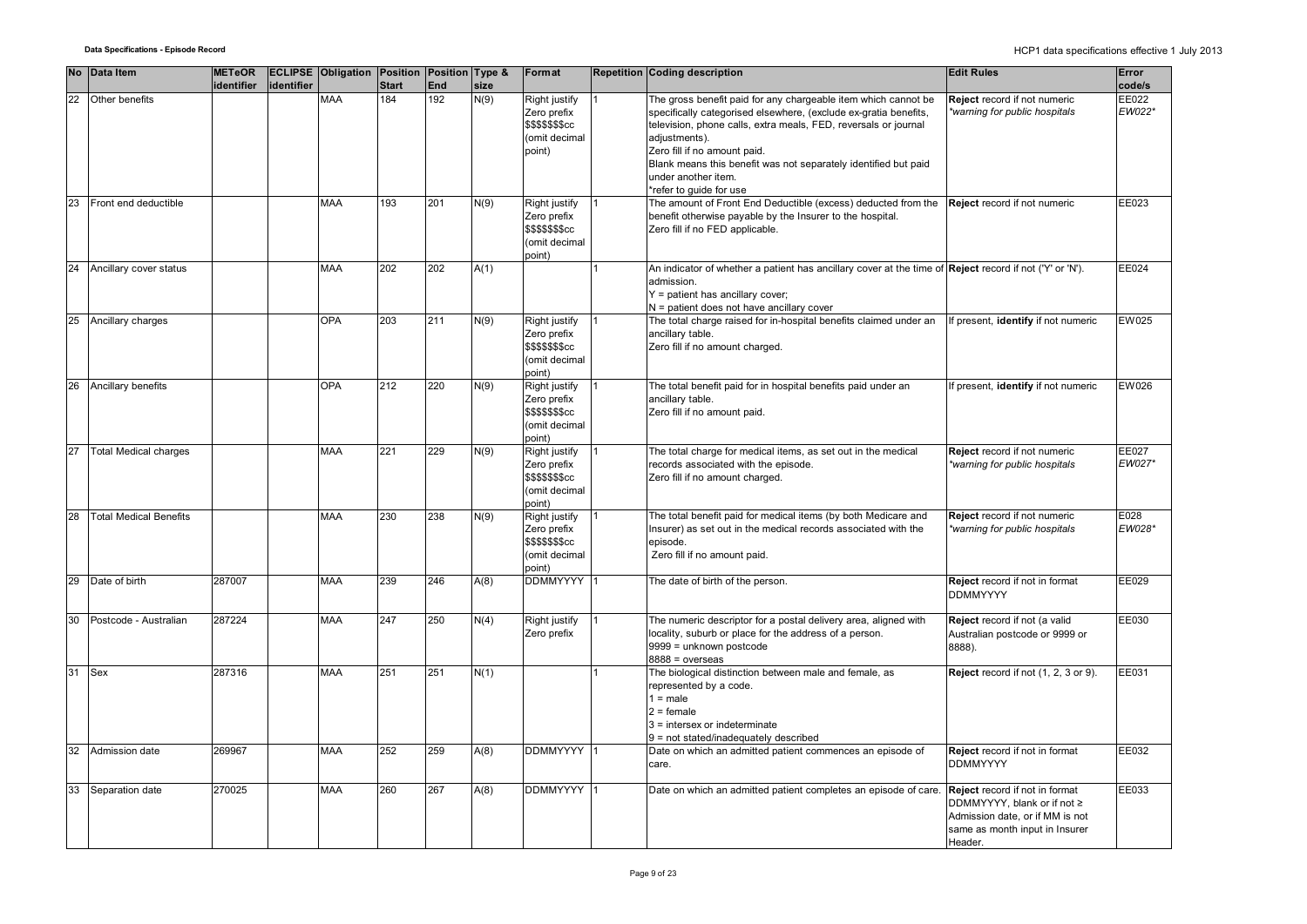|    | No Data Item            | <b>METeOR</b> |            | <b>ECLIPSE Obligation Position Position Type &amp;</b> |              |     |      | Format        | Repetition Coding description                                                                     | <b>Edit Rules</b>                                       | Error    |
|----|-------------------------|---------------|------------|--------------------------------------------------------|--------------|-----|------|---------------|---------------------------------------------------------------------------------------------------|---------------------------------------------------------|----------|
|    |                         | identifier    | identifier |                                                        | <b>Start</b> | End | size |               |                                                                                                   |                                                         | code/s   |
| 34 | Hospital type           |               |            | <b>MAA</b>                                             | 268          | 268 | N(1) |               | The type of hospital where the episode occurred.                                                  | <b>Reject</b> record if not (1, 2, 3, 4, or 9). EE034   |          |
|    |                         |               |            |                                                        |              |     |      |               | $1 = \text{public}$                                                                               |                                                         |          |
|    |                         |               |            |                                                        |              |     |      |               | $2 = private$                                                                                     | Identify if Hospital type does not                      |          |
|    |                         |               |            |                                                        |              |     |      |               | $3$ = private day facility                                                                        | match provider hospital table                           | EW034    |
|    |                         |               |            |                                                        |              |     |      |               | $4 =$ public day facility                                                                         |                                                         |          |
|    |                         |               |            |                                                        |              |     |      |               | $9 =$ other/unknown                                                                               |                                                         |          |
| 35 | ICU days                |               |            | <b>MAA</b>                                             | 269          | 271 | N(3) | Right justify | The number of days the patient spent in ICU, NICU or PICU.                                        | Reject record if not numeric.                           | EE035.0  |
|    |                         |               |            |                                                        |              |     |      | Zero prefix   | Zero fill if not applicable.                                                                      |                                                         | EW035.0* |
|    |                         |               |            |                                                        |              |     |      |               |                                                                                                   |                                                         |          |
|    |                         |               |            |                                                        |              |     |      |               | *refer to guide for use                                                                           | Reject record if not zero for day                       | EE035.1  |
|    |                         |               |            |                                                        |              |     |      |               |                                                                                                   | facilities (private or public)                          | EW035.1* |
|    |                         |               |            |                                                        |              |     |      |               |                                                                                                   | warning for public hospitals                            |          |
| 36 | Diagnosis related group | 391295        |            | <b>OPA</b>                                             | 272          | 275 | A(4) | Left justify  | The DRG code which describes the episode of care.                                                 | If present, identify record if not (a                   | EW036    |
|    |                         |               |            |                                                        |              |     |      |               | "GEN" = A generated episode not suitable for grouping according valid DRG code for DRG version in |                                                         |          |
|    |                         |               |            |                                                        |              |     |      |               | to the health Insurer practices.                                                                  | item 37 or 'GEN ')                                      |          |
|    |                         |               |            |                                                        |              |     |      |               | This should be the Health Insurer DRG wherever possible;                                          |                                                         |          |
|    |                         |               |            |                                                        |              |     |      |               | otherwise the Hospital DRG.                                                                       |                                                         |          |
| 37 | <b>DRG</b> version      |               |            | CON                                                    | 276          | 277 | A(2) |               | The version of the DRG classification:                                                            | If present, identify record if not valid EW037.0        |          |
|    |                         |               |            |                                                        |              |     |      |               | $31$ = version $3.1$<br>$32$ = version $3.2$                                                      | version.                                                |          |
|    |                         |               |            |                                                        |              |     |      |               | $41$ = version 4.1<br>$42$ = version 4.2                                                          |                                                         |          |
|    |                         |               |            |                                                        |              |     |      |               | $50$ = version $5.0$<br>$51$ = version $5.1$                                                      | Identify if blank and DRG code                          | EW037.1  |
|    |                         |               |            |                                                        |              |     |      |               | $52$ = version $5.2$<br>$60$ = version $6.0$                                                      | provided.                                               |          |
|    |                         |               |            |                                                        |              |     |      |               | $6x = version 6.x$<br>$70$ = version $7.0$                                                        |                                                         |          |
|    |                         |               |            |                                                        |              |     |      |               | $na = version n.a$                                                                                |                                                         |          |
|    |                         |               |            |                                                        |              |     |      |               |                                                                                                   |                                                         |          |
|    |                         |               |            |                                                        |              |     |      |               | Must be supplied if DRG code provided at item 36.                                                 |                                                         |          |
| 38 | Admission time          | 269972        |            | <b>MAS</b>                                             | 278          | 281 | N(4) | hhmm (24      | Time at which an admitted patient commences an episode of                                         | Reject record if not a valid time                       | E038     |
|    |                         |               |            |                                                        |              |     |      | hour clock)   | care.                                                                                             | value in format HHMM (HH is in the                      |          |
|    |                         |               |            |                                                        |              |     |      |               | Mandatory for same-day patients.                                                                  | range 00-23 and MM is in the range                      |          |
|    |                         |               |            |                                                        |              |     |      |               |                                                                                                   | 00-59) and same-day status is 1.                        |          |
|    |                         |               |            |                                                        |              |     |      |               |                                                                                                   |                                                         |          |
| 39 | Infant weight, neonate, | 269938        |            | <b>MAA</b>                                             | 282          | 285 | N(4) | Right justify | The first weight, in grams, of the live-born or stillborn baby                                    | Reject record if not numeric                            | EE039.0  |
|    | stillborn               |               |            |                                                        |              |     |      | Zero prefix   | obtained after birth, or the weight of the neonate or infant on the                               | Identify if weight > 9000g                              | EW039.0* |
|    |                         |               |            |                                                        |              |     |      |               | date admitted if this is different from the date of birth.                                        |                                                         |          |
|    |                         |               |            |                                                        |              |     |      |               | Weight on the date the infant is admitted should be recorded if                                   | <b>Identify</b> if weight $> 0$ and age $> 365$ EW039.1 |          |
|    |                         |               |            |                                                        |              |     |      |               | the weight is less than or equal to 9000g and age is less than                                    | days                                                    | EW039.2* |
|    |                         |               |            |                                                        |              |     |      |               | 365 days. An entry of 0000 means the patient's age >= 365 days                                    | *warning for public hospitals                           |          |
|    |                         |               |            |                                                        |              |     |      |               | or weight was > 9000 grams.                                                                       |                                                         |          |
|    |                         |               |            |                                                        |              |     |      |               | *refer to quide for use                                                                           |                                                         |          |
| 40 | Hours of mechanical     |               |            | <b>MAA</b>                                             | 286          | 289 | N(4) | Right justify | The total number of hours (rounded) for which the patient                                         | Reject record if not numeric                            | EE040    |
|    | ventilation             |               |            |                                                        |              |     |      | Zero prefix   | received mechanical ventilation in ICU, NICU, PICU or combined                                    | *warning for public hospitals                           | EW040*   |
|    |                         |               |            |                                                        |              |     |      |               | ICU/CCU during the episode.                                                                       |                                                         |          |
|    |                         |               |            |                                                        |              |     |      |               | Zero fill if not applicable.                                                                      |                                                         |          |
| 41 | Mode of separation      | 270094        |            | <b>MAA</b>                                             | 290          | 291 | N(2) | Left justify  | Status at separation of person (discharge/transfer/death) and                                     | Reject record if not (01, 02, 03, 04,                   | EE041    |
|    |                         |               |            |                                                        |              |     |      | and follow    | place to which person is released, as represented by a code.                                      | 05, 06, 07, 08, 09, 1, 2, 3, 4, 5, 6, 7,                |          |
|    |                         |               |            |                                                        |              |     |      | with space    | $1 =$ discharge/transfer to an(other) acute hospital                                              | 8 or 9).                                                |          |
|    |                         |               |            |                                                        |              |     |      | (may also     | 2 = discharge/transfer to a residential aged care service, unless                                 |                                                         |          |
|    |                         |               |            |                                                        |              |     |      | submit in old | this is the usual place of residence                                                              |                                                         |          |
|    |                         |               |            |                                                        |              |     |      | format with   | 3 = discharge/transfer to an(other) psychiatric hospital                                          |                                                         |          |
|    |                         |               |            |                                                        |              |     |      | zero prefix)  | 4 = discharge/transfer to other health care accommodation                                         |                                                         |          |
|    |                         |               |            |                                                        |              |     |      |               | (includes mothercraft hospitals)                                                                  |                                                         |          |
|    |                         |               |            |                                                        |              |     |      |               | 5 = statistical discharge-type change                                                             |                                                         |          |
|    |                         |               |            |                                                        |              |     |      |               | 6 = left against medical advice/discharge at own risk                                             |                                                         |          |
|    |                         |               |            |                                                        |              |     |      |               | 7 = statistical discharge from leave                                                              |                                                         |          |
|    |                         |               |            |                                                        |              |     |      |               | $8 =$ died                                                                                        |                                                         |          |
|    |                         |               |            |                                                        |              |     |      |               | 9 = other (includes discharge to usual residence, own                                             |                                                         |          |
|    |                         |               |            |                                                        |              |     |      |               | accommodation or welfare institution (includes prisons, hostels                                   |                                                         |          |
|    |                         |               |            |                                                        |              |     |      |               | and group homes providing primarily welfare services))                                            |                                                         |          |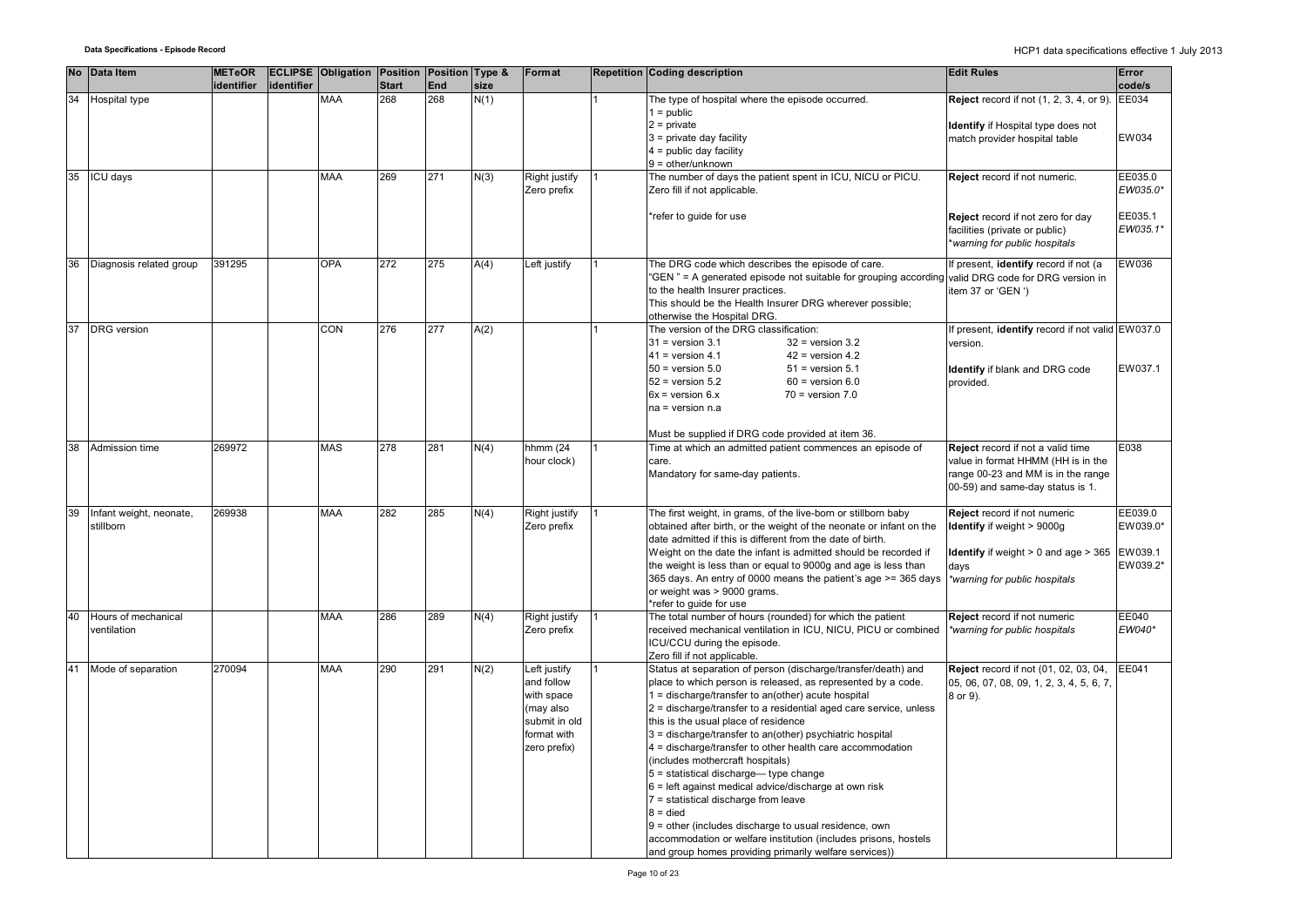|    | No Data Item               | <b>METeOR</b><br>identifier | identifier | <b>ECLIPSE Obligation Position Position Type &amp;</b> | Start | End | size | Format                                                                 | <b>Repetition Coding description</b>                                                                                                                                                                                                                                                                                                                                                                                                                                                                                                                                                                                                                                                                                                                                                                                                                                                                                                       | <b>Edit Rules</b>                                                                                                                                 | Error<br>code/s    |
|----|----------------------------|-----------------------------|------------|--------------------------------------------------------|-------|-----|------|------------------------------------------------------------------------|--------------------------------------------------------------------------------------------------------------------------------------------------------------------------------------------------------------------------------------------------------------------------------------------------------------------------------------------------------------------------------------------------------------------------------------------------------------------------------------------------------------------------------------------------------------------------------------------------------------------------------------------------------------------------------------------------------------------------------------------------------------------------------------------------------------------------------------------------------------------------------------------------------------------------------------------|---------------------------------------------------------------------------------------------------------------------------------------------------|--------------------|
| 42 | Separation time            | 270026                      |            | <b>MAS</b>                                             | 292   | 295 | N(4) | hhmm (24<br>hour clock)                                                | Time at which an admitted patient completes an episode of care.<br>Conditional item - mandatory for same-day patients                                                                                                                                                                                                                                                                                                                                                                                                                                                                                                                                                                                                                                                                                                                                                                                                                      | Reject record if not a valid time<br>value in format HHMM (HH is in the<br>range 00-23 and MM is in the range<br>00-59) and same-day status is 1. | EE042              |
| 43 | Source of referral         |                             |            | <b>MAA</b>                                             | 296   | 296 | N(1) |                                                                        | The facility from which the patient was referred:<br>$0 = Born$ in hospital<br>1 = Admitted patient transferred from another hospital<br>$2$ = Statistical admission – care type change<br>4 = from Accident/Emergency<br>5 = from Community Health service;<br>$6 = from Outpatients department$<br>$7 = from Nursing home$<br>$8 = by outside medical practitioner$<br>$9 = Other$                                                                                                                                                                                                                                                                                                                                                                                                                                                                                                                                                       | <b>Reject</b> record if not (0, 1, 2, 4, 5, 6,<br>7, 8 or 9).                                                                                     | EE043              |
| 44 | Care Type                  | 270174                      |            | <b>MAA</b>                                             | 297   | 299 | N(3) | Left justify<br>two digit<br>codes and<br>follow with a<br>blank space | The overall nature of a clinical service provided to an admitted<br>patient during an episode of care (admitted care), or the type of<br>service provided by the hospital for boarders or posthumous<br>organ procurement (other care), as represented by a code.<br>$10 =$ Acute care<br>20 = Rehabilitation care<br>21 = Rehabilitation care delivered in a designated unit<br>22 = Rehabilitation care according to a designated program<br>23 = Rehabilitation care is the principle clinical intent<br>30 = Palliative care<br>31 = Palliative care delivered in a designated unit<br>32 = Palliative care according to a designated program<br>33 = Palliative care is the principle clinical intent<br>40 = Geriatric Evaluation and management<br>50 = Psychogeriatric care<br>60 = Maintenance care<br>70 = Newborn care<br>80 = Other admitted patient care<br>$90$ = Organ procurement $-$ posthumous<br>100 = Hospital boarder | Reject record if not (10, 20, 21, 22,<br>23, 30, 31, 32, 33, 40, 50, 60, 70,<br>80, 90 or 100)                                                    | <b>EE044</b>       |
| 45 | Total leave days           | 270251                      |            | <b>MAA</b>                                             | 300   | 303 | N(4) | Right justify<br>Zero prefix                                           | Sum of the length of leave (date returned from leave minus date<br>went on leave) for all periods within the hospital stay.<br>Zero fill if not applicable.                                                                                                                                                                                                                                                                                                                                                                                                                                                                                                                                                                                                                                                                                                                                                                                | Reject record if not numeric.                                                                                                                     | <b>EE045</b>       |
| 46 | Non-Certified days of stay |                             |            | <b>MAO</b>                                             | 304   | 307 | N(4) | Right justify<br>Zero prefix                                           | The number of days spent in the hospital, without certification,<br>that exceeded 35 days.<br>Zero fill if not applicable.<br>Mandatory for private hospitals and private day facilities.                                                                                                                                                                                                                                                                                                                                                                                                                                                                                                                                                                                                                                                                                                                                                  | If present, reject record if not<br>numeric.<br>Reject record if blank and hospital<br>type is (private or private day<br>facility).              | EE046.0<br>EE046.1 |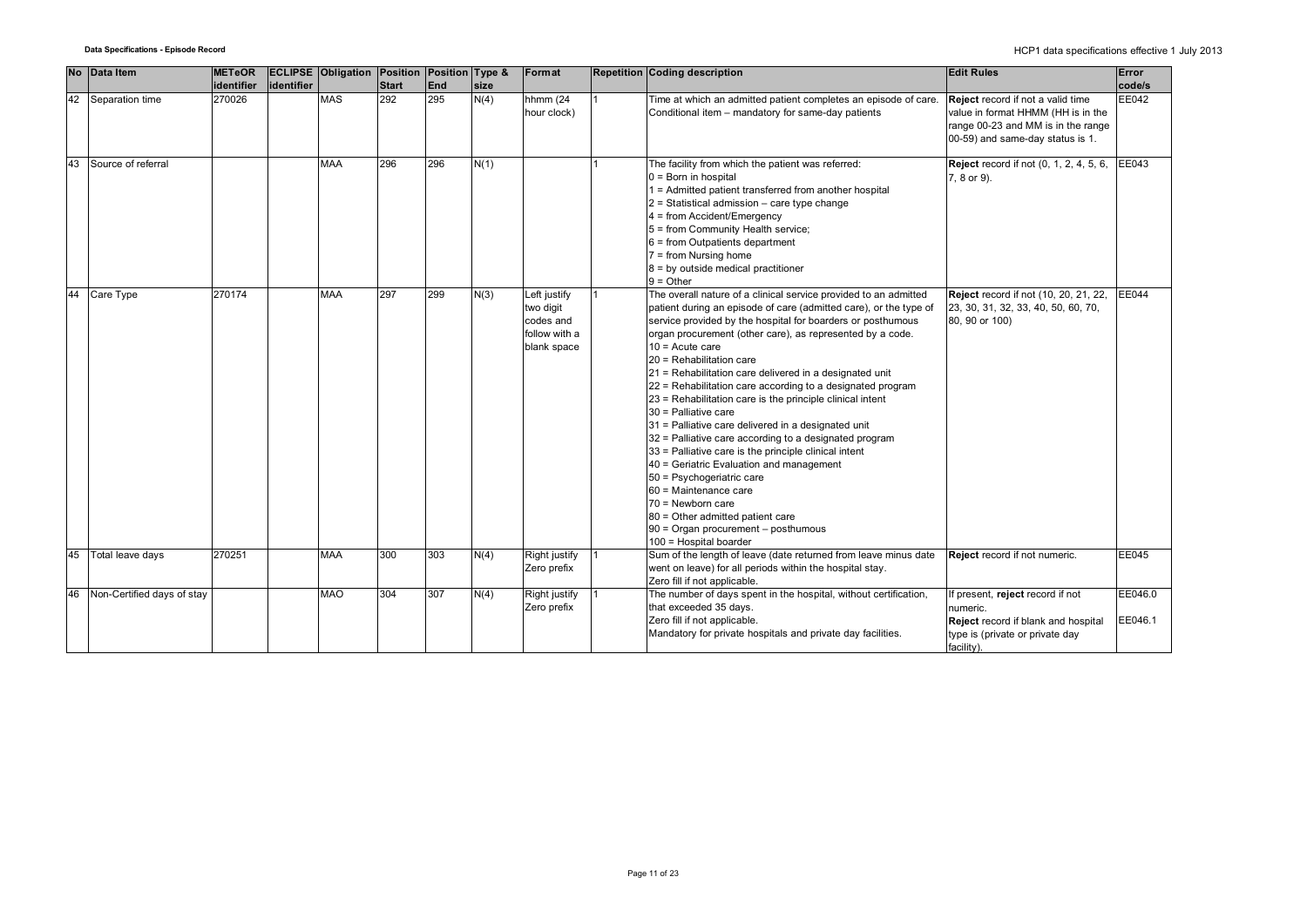|    | No Data Item         | <b>METeOR</b> |            | <b>ECLIPSE Obligation Position Position Type &amp;</b> |              |     |      | Format         |    | Repetition Coding description                                        | <b>Edit Rules</b>                           | Error   |
|----|----------------------|---------------|------------|--------------------------------------------------------|--------------|-----|------|----------------|----|----------------------------------------------------------------------|---------------------------------------------|---------|
|    |                      | identifier    | identifier |                                                        | <b>Start</b> | End | size |                |    |                                                                      |                                             | code/s  |
| 47 | Principal diagnosis  | 391326        |            | <b>MAA</b>                                             | 308          | 313 | A(6) | <b>NANNNN</b>  |    | Each entry should consist of:                                        | f present, reject if not a valid ICD-       | EE047.0 |
|    |                      |               |            |                                                        |              |     |      | Left justify   |    | one (1) digit that represents the Condition Onset Flag code          | 10-AM principal diagnosis code              |         |
|    |                      |               |            |                                                        |              |     |      | Strip hyphen,  |    | five (5) alphanumeric characters that represent the principal        |                                             |         |
|    |                      |               |            |                                                        |              |     |      | dots &         |    | diagnosis code                                                       | Reject if blank and private hospital        | EE047.1 |
|    |                      |               |            |                                                        |              |     |      | morphology     |    |                                                                      | or contracted episode.                      |         |
|    |                      |               |            |                                                        |              |     |      | codes          |    | Condition Onset Flag - A qualifier for each coded diagnosis to       |                                             |         |
|    |                      |               |            |                                                        |              |     |      |                |    | indicate the onset of the condition relative to the beginning of the | Identify if blank and public hospital       | EW047   |
|    |                      |               |            |                                                        |              |     |      |                |    | episode of care, as represented by a code.                           | or non-contracted episode.                  |         |
|    |                      |               |            |                                                        |              |     |      |                |    | 1 = condition with onset during the episode of admitted patient      |                                             |         |
|    |                      |               |            |                                                        |              |     |      |                |    | care                                                                 | Identify if Care Type = (20, 21, 22         | EW047.1 |
|    |                      |               |            |                                                        |              |     |      |                |    | $2$ = condition not noted as arising during the episode of admitted  | or 23) and not Z50.?                        |         |
|    |                      |               |            |                                                        |              |     |      |                |    | patient care                                                         |                                             |         |
|    |                      |               |            |                                                        |              |     |      |                |    | $9 = not reported$                                                   |                                             | EW047.2 |
|    |                      |               |            |                                                        |              |     |      |                |    |                                                                      | Identify if Care Type = 60 and not          |         |
|    |                      |               |            |                                                        |              |     |      |                |    | Note:                                                                | (Z74.2 or Z75.?)                            |         |
|    |                      |               |            |                                                        |              |     |      |                |    | All patients should report a condition onset flag code of 2 for the  |                                             |         |
|    |                      |               |            |                                                        |              |     |      |                |    | principal diagnosis, with the exception of newborns. Newborns in     | <b>Identify</b> if condition onset flag = 1 | EW047.3 |
|    |                      |               |            |                                                        |              |     |      |                |    | their admitted birth episode within the hospital may report a        | and not Z38.?                               |         |
|    |                      |               |            |                                                        |              |     |      |                |    | condition onset flag code of 1 or 2 for the principal diagnosis.     |                                             |         |
|    |                      |               |            |                                                        |              |     |      |                |    | Newborn episodes can be identified by ICD-10-AM Code Z38.x in        |                                             |         |
|    |                      |               |            |                                                        |              |     |      |                |    | the principal or additional diagnosis code field.                    |                                             |         |
|    |                      |               |            |                                                        |              |     |      |                |    |                                                                      |                                             |         |
|    |                      |               |            |                                                        |              |     |      |                |    | Principal Diagnosis - The diagnosis established after study to be    |                                             |         |
|    |                      |               |            |                                                        |              |     |      |                |    | chiefly responsible for occasioning an episode of admitted patient   |                                             |         |
|    |                      |               |            |                                                        |              |     |      |                |    | care, an episode of residential care or an attendance at the         |                                             |         |
|    |                      |               |            |                                                        |              |     |      |                |    | health care establishment, as represented by a code.                 |                                             |         |
|    |                      |               |            |                                                        |              |     |      |                |    |                                                                      |                                             |         |
|    |                      |               |            |                                                        |              |     |      |                |    | The principal diagnosis should be reported in the most current       |                                             |         |
|    |                      |               |            |                                                        |              |     |      |                |    | version of ICD-10-AM and selected according to the National          |                                             |         |
|    |                      |               |            |                                                        |              |     |      |                |    | Coding Standards.                                                    |                                             |         |
|    |                      |               |            |                                                        |              |     |      |                |    |                                                                      |                                             |         |
| 48 | Additional diagnosis | 391322        |            | <b>MAA</b>                                             | 314          | 607 | A(6) | <b>NANNNN</b>  | 49 | Each entry should consist of:                                        | Reject if not (a valid ICD-10-AM            | EE048   |
|    |                      |               |            |                                                        |              |     |      | Left justify   |    | one (1) digit that represents the Condition Onset Flag code          | code or blank).                             |         |
|    |                      |               |            |                                                        |              |     |      | Strip hyphen,  |    | five (5) alphanumeric characters that represent the additional       |                                             |         |
|    |                      |               |            |                                                        |              |     |      | dots &         |    | diagnosis code                                                       | Identify if the same as 'Principal          | EW048   |
|    |                      |               |            |                                                        |              |     |      | morphology     |    |                                                                      | Diagnosis Code'                             |         |
|    |                      |               |            |                                                        |              |     |      | codes          |    | Condition Onset Flag - A qualifier for each coded diagnosis to       |                                             |         |
|    |                      |               |            |                                                        |              |     |      |                |    | indicate the onset of the condition relative to the beginning of the |                                             |         |
|    |                      |               |            |                                                        |              |     |      |                |    | episode of care, as represented by a code.                           |                                             |         |
|    |                      |               |            |                                                        |              |     |      |                |    | 1 = condition with onset during the episode of admitted patient      |                                             |         |
|    |                      |               |            |                                                        |              |     |      |                |    | care                                                                 |                                             |         |
|    |                      |               |            |                                                        |              |     |      |                |    | $2$ = condition not noted as arising during the episode of admitted  |                                             |         |
|    |                      |               |            |                                                        |              |     |      |                |    | patient care                                                         |                                             |         |
|    |                      |               |            |                                                        |              |     |      |                |    | $9 = not reported$                                                   |                                             |         |
|    |                      |               |            |                                                        |              |     |      |                |    |                                                                      |                                             |         |
|    |                      |               |            |                                                        |              |     |      |                |    |                                                                      |                                             |         |
|    |                      |               |            |                                                        |              |     |      |                |    | Additional diagnosis - A condition or complaint either coexisting    |                                             |         |
|    |                      |               |            |                                                        |              |     |      |                |    | with the principal diagnosis or arising during the episode of        |                                             |         |
|    |                      |               |            |                                                        |              |     |      |                |    | admitted patient care, episode of residential care or attendance     |                                             |         |
|    |                      |               |            |                                                        |              |     |      |                |    | at a health care establishment, as represented by a code.            |                                             |         |
|    |                      |               |            |                                                        |              |     |      |                |    | Blank means no additional diagnosis codes (or not 49                 |                                             |         |
|    |                      |               |            |                                                        |              |     |      |                |    | repetitions).                                                        |                                             |         |
| 49 | Procedure            | 391349        |            | <b>MAA</b>                                             | 608          | 957 | A(7) | <b>NNNNNNN</b> | 50 | A clinical intervention represented by a code that:                  | Reject if not (a valid ICD-10-AM            | EE049   |
|    |                      |               |            |                                                        |              |     |      | Left justify   |    | is surgical in nature, and/or                                        | code or blank)                              |         |
|    |                      |               |            |                                                        |              |     |      |                |    | carries a procedural risk, and/or                                    |                                             |         |
|    |                      |               |            |                                                        |              |     |      | Strip hyphen   |    |                                                                      |                                             |         |
|    |                      |               |            |                                                        |              |     |      |                |    | carries an anaesthetic risk, and/or                                  |                                             |         |
|    |                      |               |            |                                                        |              |     |      |                |    | requires specialised training, and/or                                |                                             |         |
|    |                      |               |            |                                                        |              |     |      |                |    | requires special facilities or equipment only available in an acute  |                                             |         |
|    |                      |               |            |                                                        |              |     |      |                |    | care setting.                                                        |                                             |         |
|    |                      |               |            |                                                        |              |     |      |                |    | Blank means no ICD-10-AM procedure codes (or not 50                  |                                             |         |
|    |                      |               |            |                                                        |              |     |      |                |    | repetitions)                                                         |                                             |         |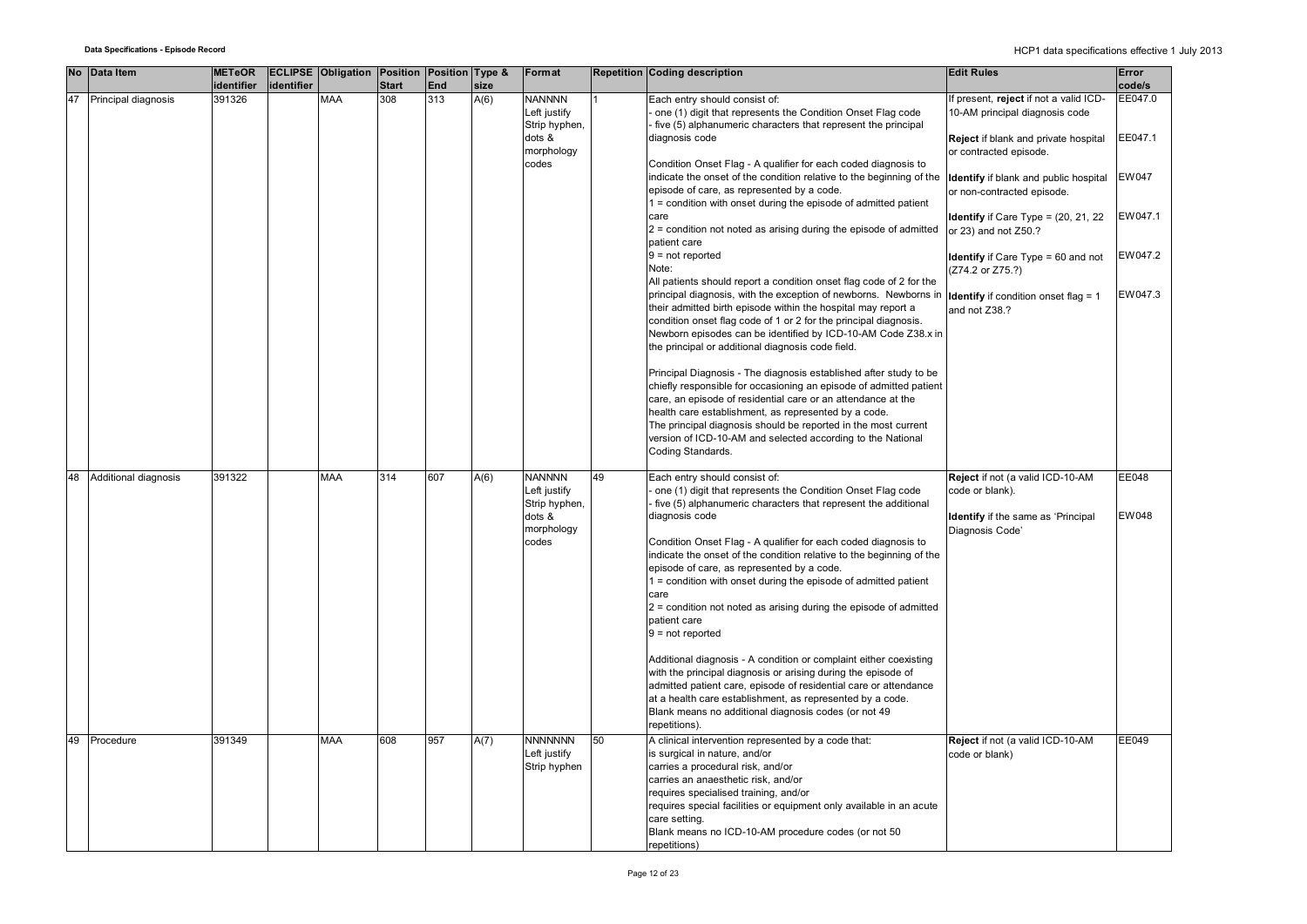| <b>No</b> | Data Item                            | <b>METeOR</b> |            | <b>ECLIPSE Obligation Position Position Type &amp;</b> |                     |            |              | Format                       |   | <b>Repetition Coding description</b>                                                                                      | <b>Edit Rules</b>                                       | Error           |
|-----------|--------------------------------------|---------------|------------|--------------------------------------------------------|---------------------|------------|--------------|------------------------------|---|---------------------------------------------------------------------------------------------------------------------------|---------------------------------------------------------|-----------------|
| 50        | Same-day status                      | identifier    | identifier | <b>MAA</b>                                             | <b>Start</b><br>958 | End<br>958 | size<br>N(1) |                              |   | An indicator of whether the patient was admitted to the facility for <b>Reject</b> record if not $(0, 1 \text{ or } 2)$ . |                                                         | code/s<br>EE050 |
|           |                                      |               |            |                                                        |                     |            |              |                              |   | an overnight stay.                                                                                                        |                                                         |                 |
|           |                                      |               |            |                                                        |                     |            |              |                              |   | $0$ = patient with a valid arrangement allowing for overnight stay for                                                    |                                                         |                 |
|           |                                      |               |            |                                                        |                     |            |              |                              |   | procedure normally performed on a same-day basis.                                                                         |                                                         |                 |
|           |                                      |               |            |                                                        |                     |            |              |                              |   | $1 = same-day patient;$<br>$2$ = overnight patient (other than type 0 above)                                              |                                                         |                 |
| 51        | Principal MBS item                   |               |            | <b>MAO</b>                                             | 959                 | 972        | A(14)        | Left justify                 |   | A valid Medical Benefits Schedule item according to the relevant                                                          | If present, reject record if not a valid EE051          |                 |
|           | number                               |               |            |                                                        |                     |            |              |                              |   | MBS Schedule valid for the MBS date (Item 52).                                                                            | MBS item from the relevant MBS                          |                 |
|           |                                      |               |            |                                                        |                     |            |              |                              |   | Blank means there was no applicable MBS or a public hospital.                                                             | Schedule valid for the service date                     |                 |
|           |                                      |               |            |                                                        |                     |            |              |                              |   | * refer to guide for use.                                                                                                 | $l$ tem 52)                                             |                 |
| 52        | Principal Item Date                  |               |            | <b>MAO</b>                                             | 973                 | 980        | A(8)         | DDMMYYYY 1                   |   | The date on which;                                                                                                        | If present, reject record if not in                     | EE052.0         |
|           |                                      |               |            |                                                        |                     |            |              |                              |   | i) the principal MBS item (item 51) was carried out,                                                                      | format DDMMYYYY.<br>Reject record if date is before     | EE052.1         |
|           |                                      |               |            |                                                        |                     |            |              |                              |   | ii) (if item 51 is blank), the first Miscellaneous Service Code (item                                                     | admission date or after discharge                       |                 |
|           |                                      |               |            |                                                        |                     |            |              |                              |   | 68) was carried out.                                                                                                      | date                                                    |                 |
|           |                                      |               |            |                                                        |                     |            |              |                              |   |                                                                                                                           | Reject record if blank and item 51 is EE052.2           |                 |
|           |                                      |               |            |                                                        |                     |            |              |                              |   | Conditional item - Mandatory for private hospitals and private day                                                        | populated and hospital type is                          |                 |
|           |                                      |               |            |                                                        |                     |            |              |                              |   | facilities where principal MBS (item 51) is populated.                                                                    | private or private day facility.                        |                 |
| 53        | Minutes of operating<br>theatre time | 270350        |            | <b>MAO</b>                                             | 981                 | 984        | N(4)         | Right justify<br>Zero prefix |   | Total time, in minutes, spent by a patient in operating theatres<br>during current episode of hospitalisation.            | f present, reject record if not<br>numeric.             | EE053           |
|           |                                      |               |            |                                                        |                     |            |              | minutes                      |   | Should be populated if surgical ADA code provided in                                                                      |                                                         |                 |
|           |                                      |               |            |                                                        |                     |            |              |                              |   | Miscellaneous Service Code field (item 68).                                                                               | Identify record if blank and hospital EW053             |                 |
|           |                                      |               |            |                                                        |                     |            |              |                              |   | Must be filled with 0000 if no time spent in operating theatre.                                                           | type is private or private day facility                 |                 |
|           |                                      |               |            |                                                        |                     |            |              |                              |   | Blank means there was no applicable MBS Item or a public                                                                  | and item 51 or item 68 is populated.                    |                 |
|           |                                      |               |            |                                                        |                     |            |              |                              |   | hospital.<br>*refer to guide for use                                                                                      |                                                         |                 |
|           |                                      |               |            |                                                        |                     |            |              |                              |   | Conditional item - Mandatory for private hospitals and private day                                                        |                                                         |                 |
|           |                                      |               |            |                                                        |                     |            |              |                              |   | facilities where principal MBS (item 51) or Miscellaneous Service                                                         |                                                         |                 |
|           |                                      |               |            |                                                        |                     |            |              |                              |   | Code (item 68) is populated.                                                                                              |                                                         |                 |
| 54        | Secondary MBS item                   |               |            | <b>MAO</b>                                             | 985                 | 1110       | A(14)        | Left justify                 | 9 | Additional MBS item numbers are all MBS items performed in                                                                | f present, reject record if not (a                      | <b>EE054</b>    |
|           | numbers                              |               |            |                                                        |                     |            |              |                              |   | theatre/procedure room/ angiography suite, which are not the                                                              | valid MBS item number from the                          |                 |
|           |                                      |               |            |                                                        |                     |            |              |                              |   | principal MBS.<br>Blank means that there was no additional item or code (or not 9                                         | relevant MBS Schedule(s) current<br>during the episode) |                 |
|           |                                      |               |            |                                                        |                     |            |              |                              |   | repetitions).                                                                                                             |                                                         |                 |
| 55        | Number of days of                    | 270305        |            | <b>MAO</b>                                             | 1111                | 1114       | N(4)         | Right justify                |   | The number of hospital-in-the-home days occurring within an                                                               | Reject record if not numeric.                           | EE055           |
|           | hospital-in-the-home care            |               |            |                                                        |                     |            |              | Zero prefix                  |   | episode of care for an admitted patient.                                                                                  |                                                         |                 |
|           |                                      |               |            |                                                        |                     |            |              |                              |   | Calculate with reference to the date of admission, date of                                                                | <b>Identify</b> if item not = (HITH                     | <b>EW055</b>    |
|           |                                      |               |            |                                                        |                     |            |              |                              |   | separation, leave days and any date(s) of change between<br>hospital and hospital-in-the-home accommodation.              | Completed date - HITH<br>Commencement Date)             |                 |
|           |                                      |               |            |                                                        |                     |            |              |                              |   | Zero fill if not applicable.                                                                                              |                                                         |                 |
|           |                                      |               |            |                                                        |                     |            |              |                              |   | * refer to definitions.                                                                                                   |                                                         |                 |
| 56        | Total psychiatric care               | 270300        |            | <b>MAA</b>                                             | 1115                | 1119       | N(5)         | <b>Right justify</b>         |   | The sum of the number of days or part days of stay that the                                                               | Reject if not numeric.                                  | <b>EE056</b>    |
|           | days                                 |               |            |                                                        |                     |            |              | Zero prefix                  |   | person received care as an admitted patient or resident within a                                                          |                                                         |                 |
|           |                                      |               |            |                                                        |                     |            |              |                              |   | designated psychiatric unit, minus the sum of leave days                                                                  |                                                         |                 |
|           |                                      |               |            |                                                        |                     |            |              |                              |   | occurring during the stay within the designated unit.<br>Zero fill if not applicable.                                     |                                                         |                 |
|           |                                      |               |            |                                                        |                     |            |              |                              |   |                                                                                                                           |                                                         |                 |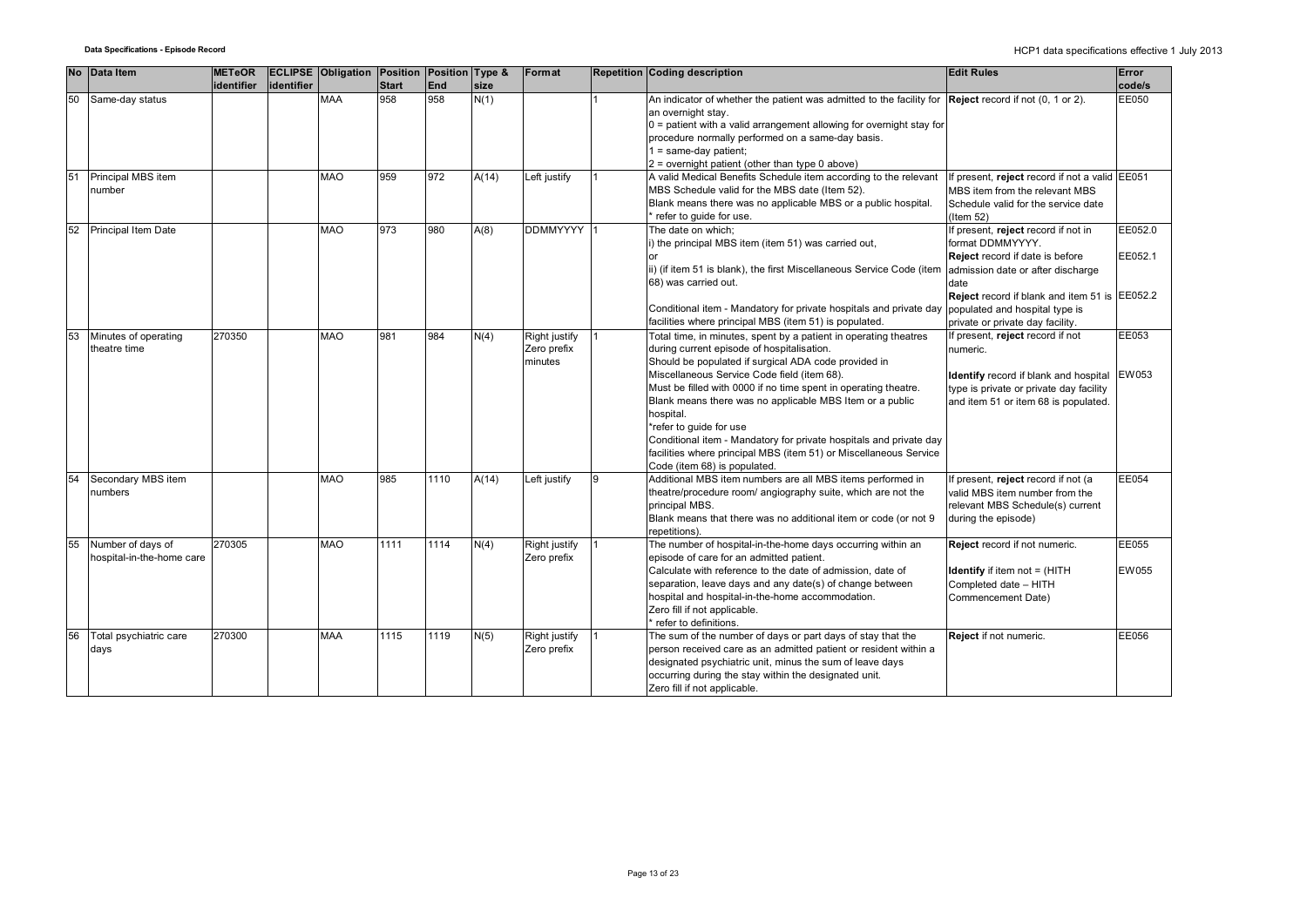|    | No Data Item                              | <b>METeOR</b> |            | <b>ECLIPSE Obligation Position Position Type &amp;</b> |              |      |      | Format                       | <b>Repetition Coding description</b>                                                                                                                                                                                                                                                                                                                                                                                                                                                                                                                                                                                                                                                                 | <b>Edit Rules</b>                                                                                                                                  | Error              |
|----|-------------------------------------------|---------------|------------|--------------------------------------------------------|--------------|------|------|------------------------------|------------------------------------------------------------------------------------------------------------------------------------------------------------------------------------------------------------------------------------------------------------------------------------------------------------------------------------------------------------------------------------------------------------------------------------------------------------------------------------------------------------------------------------------------------------------------------------------------------------------------------------------------------------------------------------------------------|----------------------------------------------------------------------------------------------------------------------------------------------------|--------------------|
|    |                                           | identifier    | identifier |                                                        | <b>Start</b> | End  | size |                              |                                                                                                                                                                                                                                                                                                                                                                                                                                                                                                                                                                                                                                                                                                      |                                                                                                                                                    | code/s             |
| 57 | Mental health legal status 270351         |               |            | <b>MAO</b>                                             | 1120         | 1120 | N(1) |                              | Whether a person is treated on an involuntary basis under the<br>relevant state or territory mental health legislation, at any time<br>during an episode of admitted patient care, an episode of<br>residential care or treatment of a patient/client by a community<br>based service during a reporting period, as represented by a<br>code.<br>Involuntary patients are persons who are detained in hospital or<br>compulsorily treated in the community under mental health<br>legislation for the purpose of assessment or provision of<br>appropriate treatment or care.<br>1 = Involuntary patient<br>$2$ = Voluntary patient<br>3 = Not permitted to be reported under the laws of a State or | If present, reject record if not (1, 2,<br>3, or 8).<br>Reject record if blank and hospital<br>type is (private or private day<br>facility).       | EE057.0<br>EE057.1 |
|    |                                           |               |            |                                                        |              |      |      |                              | Territory<br>$8 = Not applicable$                                                                                                                                                                                                                                                                                                                                                                                                                                                                                                                                                                                                                                                                    |                                                                                                                                                    |                    |
| 58 | <b>ICU hours</b>                          |               |            | <b>OPA</b>                                             | 1121         | 1124 | N(4) | Right justify<br>Zero prefix | The number of hours spent by the patient in an ICU, NICU or<br>PICU.<br>Zero fill if not applicable.<br>*refer to quide for use                                                                                                                                                                                                                                                                                                                                                                                                                                                                                                                                                                      | If present, identify if not numeric.                                                                                                               | EW058              |
| 59 | Urgency of admission                      | 269986        |            | <b>MAA</b>                                             | 1125         | 1125 | N(1) |                              | Whether the admission has an urgency status assigned and, if<br>so, whether admission occurred on an emergency basis, as<br>represented by a code.<br>1 = Urgency status assigned - Emergency<br>2 = Urgency status assigned - Elective<br>3 = Urgency status not assigned<br>9 = Not known/not reported                                                                                                                                                                                                                                                                                                                                                                                             | <b>Reject if not (1, 2, 3 or 9)</b>                                                                                                                | EE059              |
| 60 | Inter-hospital contracted<br>patient      | 270409        |            | <b>MAO</b>                                             | 1126         | 1126 | N(1) |                              | An episode of care for an admitted patient whose treatment<br>and/or care is provided under an arrangement between a hospital<br>purchaser of hospital care (contracting hospital) and a provider of<br>an admitted service (contracted hospital), and for which the<br>activity is recorded by both hospitals, as represented by a code.<br>1 = Inter-Hospital contracted patient from public sector;<br>2 = Inter-Hospital contracted patient from private sector<br>$3 = Not contracted$<br>$9 = Not reported$                                                                                                                                                                                    | If present, reject if not $(1, 2, 3 \text{ or } 9)$ . EE060.0<br><b>Reject</b> if blank and hospital type is<br>(private or private day facility). | EE060.1            |
|    | Palliative care Status                    |               |            | <b>MAO</b>                                             | 1127         | 1127 | N(1) |                              | An indication of whether the episode involved palliative care:<br>1 = patient required palliative care during episode<br>2 = no palliative care required during episode<br>Mandatory for private hospitals & private day facilities.<br>This item is required because some States do not statistically<br>discharge to palliative care.<br>* refer to guide for use.                                                                                                                                                                                                                                                                                                                                 | If present, identify if not (1 or 2).<br><b>Identify</b> if blank and hospital type is EW061.1<br>(private or private day facility).               | EW061.0            |
| 62 | Re-admission within 28<br>days            |               |            | <b>MAA</b>                                             | 1128         | 1128 | N(1) |                              | An indicator of the re-admission of a patient to hospital within 28<br>days of previous discharge for treatment of a similar or related<br>condition.<br>1 = Unplanned re-admission and patient previously treated in this<br>hospital<br>2 = Unplanned re-admission and patient previously treated in<br>another hospital<br>3 = Planned re-admission from this or another hospital<br>8 = Not applicable/not known<br>Note: do not include transfers from another hospital as re-<br>admissions                                                                                                                                                                                                    | <b>Reject</b> if not (1,2,3 or 8)                                                                                                                  | EE062              |
| 63 | Unplanned theatre visit<br>during episode |               |            | <b>MAA</b>                                             | 1129         | 1129 | N(1) |                              | An indicator of whether the patient required a theatre visit which<br>was not anticipated or planned at the time of admission:<br>$1 =$ Unplanned theatre visit<br>$2$ = No unplanned theatre visit                                                                                                                                                                                                                                                                                                                                                                                                                                                                                                  | Reject if not (1 or 2)                                                                                                                             | EE063              |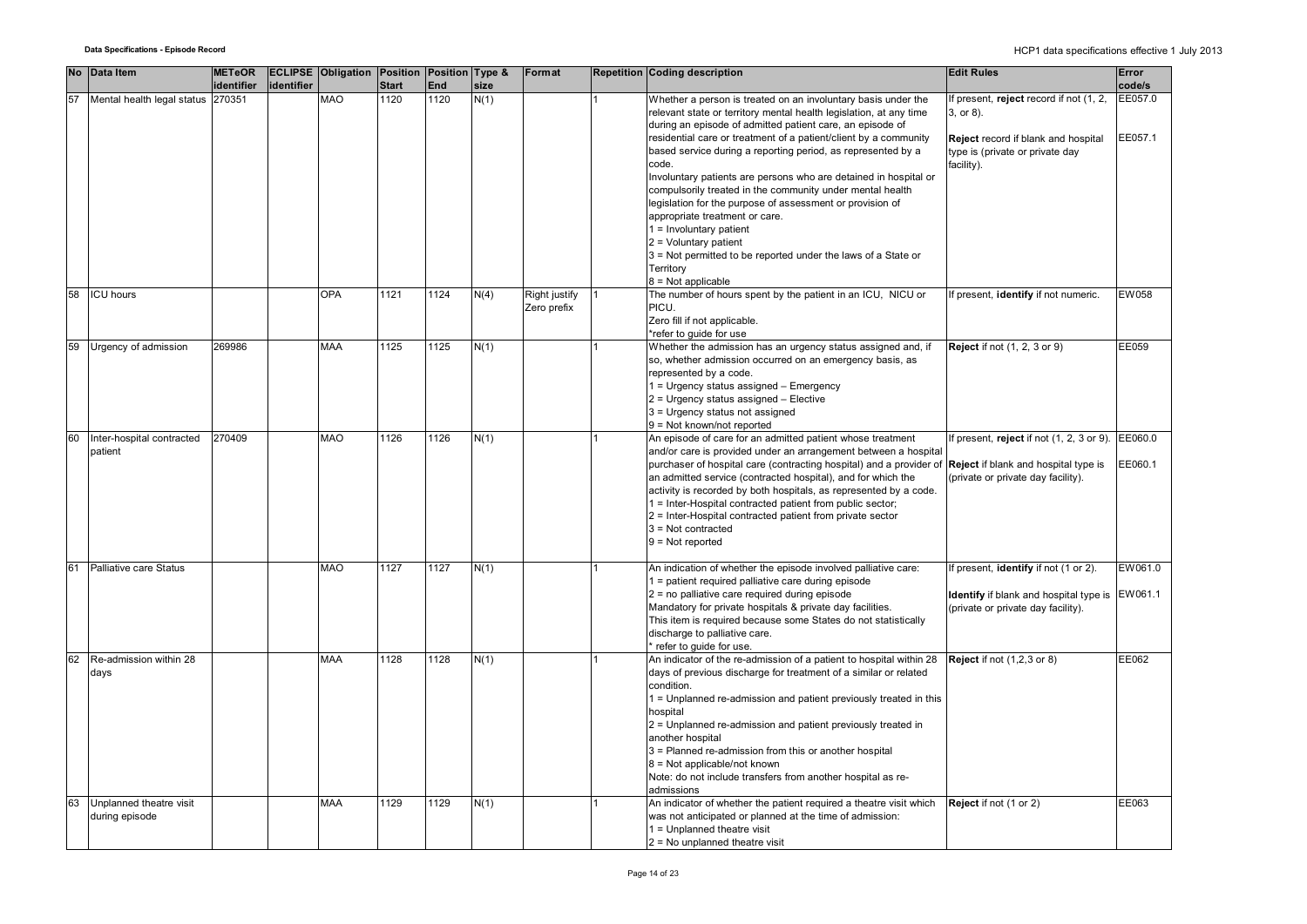|    | No Data Item                                             | <b>METeOR</b> |            | <b>ECLIPSE Obligation Position Position Type &amp;</b> |              |      |       | Format                                                                                   |    | <b>Repetition Coding description</b>                                                                                                                                                                                                                                                                                                                                                                                                                                                              | <b>Edit Rules</b>                                                               | Error                  |
|----|----------------------------------------------------------|---------------|------------|--------------------------------------------------------|--------------|------|-------|------------------------------------------------------------------------------------------|----|---------------------------------------------------------------------------------------------------------------------------------------------------------------------------------------------------------------------------------------------------------------------------------------------------------------------------------------------------------------------------------------------------------------------------------------------------------------------------------------------------|---------------------------------------------------------------------------------|------------------------|
|    |                                                          | identifier    | identifier |                                                        | <b>Start</b> | End  | size  |                                                                                          |    |                                                                                                                                                                                                                                                                                                                                                                                                                                                                                                   |                                                                                 | code/s                 |
| 64 | Provider number of<br>hospital from which<br>transferred |               |            | <b>MAA</b>                                             | 1130         | 1137 | A(8)  | NNNNNNNA<br>uppercase)                                                                   |    | The Commonwealth-issued hospital provider number for the<br>hospital from which a patient has been transferred (Provider<br>number required only when HCP item number 43 is reported as:<br>1- Admitted patient transferred from another hospital)<br>Blank fill if no hospital transfer.<br>Overseas hospitals to be coded as OVERSEAS                                                                                                                                                           | Reject if not (a valid 8 character<br>Commonwealth provider number or<br>blank) | EE064                  |
| 65 | Provider number of<br>hospital to which<br>transferred   |               |            | <b>MAA</b>                                             | 1138         | 1145 | A(8)  | <b>NNNNNNNA</b><br>(uppercase)                                                           |    | The Commonwealth hospital provider number for the hospital to<br>which a patient has been transferred.<br>Blank fill if no hospital transfer (Provider number required only<br>when HCP item number 41 is reported as:<br>1 = Discharge/transfer to an(other) acute hospital, or<br>3 = Discharge/transfer to a(nother) psychiatric hospital or<br>4 = Discharge/transfer to another health care accommodation<br>(includes mothercraft hospitals))<br>Overseas hospitals to be coded as OVERSEAS | Reject if not (a valid 8 character<br>Commonwealth provider number or<br>blank) | EE065                  |
| 66 | Discharge intention on<br>admission                      |               |            | <b>OPA</b>                                             | 1146         | 1146 | N(1)  |                                                                                          |    | The intended mode of separation at time of admission:<br>1 = Discharge to an(other) acute hospital<br>$2$ = Discharge to a nursing home<br>3 = Discharge to a psychiatric hospital<br>4 = Discharge to palliative care unit/hospice<br>5 = Discharge to other health care accommodation<br>$8 = To pass away$<br>9 = Discharge to usual residence                                                                                                                                                 | If present, identify if not (1, 2, 3, 4,<br>5, 8 or 9)                          | EW066                  |
| 67 | Person Identifier                                        |               |            | <b>MAA</b>                                             | 1147         | 1167 | A(21) | Left justify                                                                             |    | This is an Insurer-specific person identifier, unique within an<br>establishment or agency, regardless of any change in<br>membership.                                                                                                                                                                                                                                                                                                                                                            | Reject record if blank                                                          | <b>EE067</b>           |
| 68 | Miscellaneous Service<br>Codes                           |               |            | <b>MAO</b>                                             | 1168         | 1277 | A(11) | Left justify                                                                             | 10 | Any miscellaneous service codes (i.e. non MBS items or<br>Australian Dental Association codes) used for billing.<br>Up to 10 codes may be entered.<br>Blank means that there were no miscellaneous service codes or<br>not 10 repetitions.                                                                                                                                                                                                                                                        |                                                                                 |                        |
| 69 | Hospital-in-the-home care<br>Charges                     |               |            | <b>MAA</b>                                             | 1278         | 1286 | N(9)  | Right justify<br>Zero prefix<br><b>\$\$\$\$\$\$\$cc</b><br>(omit decimal<br>point)       |    | The gross charge raised for hospital-in-the-home care service<br>(include ex-gratia and HITH patient portion charges).<br>Zero fill if no amount charged.<br>Blank means this charge was not separately identified but<br>charged under another item.                                                                                                                                                                                                                                             | Reject record if not numeric                                                    | EE069                  |
| 70 | Hospital-in-the-home care<br><b>Benefits</b>             |               |            | <b>MAA</b>                                             | 1287         | 1295 | N(9)  | Right justify<br>Zero prefix<br>\$\$\$\$\$\$cc<br>(omit decimal<br>point)                |    | The gross benefits paid for hospital-in-the-home care service<br>(include ex-gratia HITH benefits).<br>Blank means this benefit was not separately identified but paid<br>under another item.<br>Zero fill if no amount paid.                                                                                                                                                                                                                                                                     | Reject record if not numeric                                                    | EE070                  |
| 71 | Special Care Nursery<br>Charges                          |               |            | <b>MAA</b>                                             | 1296         | 1304 | N(9)  | Right justify<br>Zero prefix<br>\$\$\$\$\$\$ <sub>\$</sub> cc<br>(omit decimal<br>point) |    | The gross charges raised for SCN (include ex-gratia and patient<br>portion SCN charges, exclude NICU charges).<br>Zero fill if no amount charged.<br>Blank means this charge was not separately identified but<br>charged under another item.<br>*refer to quide for use.                                                                                                                                                                                                                         | Reject record if not numeric<br>*warning for public hospitals                   | EE071<br>EW071*        |
| 72 | <b>Special Care Nursery</b><br><b>Benefits</b>           |               |            | <b>MAA</b>                                             | 1305         | 1313 | N(9)  | Right justify<br>Zero prefix<br>\$\$\$\$\$\$ <sub>\$</sub> cc<br>(omit decimal<br>point) |    | The gross benefit paid for SCN (include ex-gratia SCN benefits,<br>exclude NICU benefits).<br>Zero fill if no amount paid.<br>Blank means this benefit was not separately identified but paid<br>under another item.<br>*refer to quide for use.                                                                                                                                                                                                                                                  | Reject record if not numeric<br>*warning for public hospitals                   | <b>EE072</b><br>EW072* |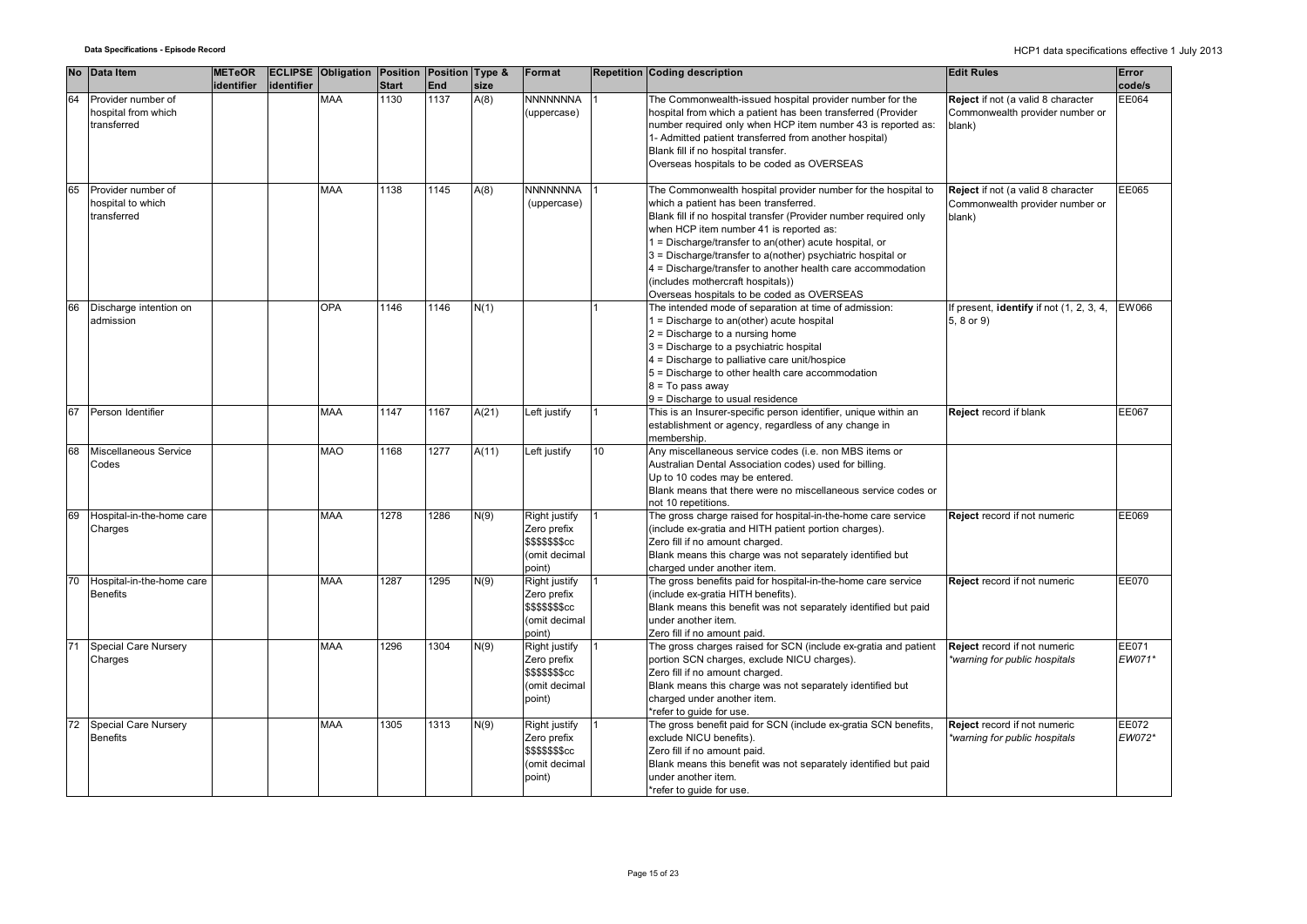| <b>No</b> | <b>Data Item</b>                                   | <b>METeOR</b> |            | <b>ECLIPSE Obligation Position Position Type &amp;</b> |              |            |      | Format                                                                                  | <b>Repetition Coding description</b>                                                                                                                                                                                                               | <b>Edit Rules</b>                                                                                                                                                                                     | Error                       |
|-----------|----------------------------------------------------|---------------|------------|--------------------------------------------------------|--------------|------------|------|-----------------------------------------------------------------------------------------|----------------------------------------------------------------------------------------------------------------------------------------------------------------------------------------------------------------------------------------------------|-------------------------------------------------------------------------------------------------------------------------------------------------------------------------------------------------------|-----------------------------|
|           |                                                    | identifier    | identifier |                                                        | <b>Start</b> | <b>End</b> | size |                                                                                         |                                                                                                                                                                                                                                                    |                                                                                                                                                                                                       | code/s                      |
| 73        | Coronary Care Unit<br>Charges                      |               |            | <b>MAA</b>                                             | 1314         | 1322       | N(9) | Right justify<br>Zero prefix<br><b>\$\$\$\$\$\$\$cc</b><br>(omit decimal<br>point)      | The gross charge raised for CCU (include ex-gratia and patient<br>portion CCU charges).<br>Zero fill if no amount charged.<br>Blank means this charge was not separately identified but<br>charged under another item.<br>*refer to quide for use. | Reject record if not numeric<br>*warning for public hospitals                                                                                                                                         | EE073<br>EW073*             |
| 74        | Coronary Care Unit<br><b>Benefits</b>              |               |            | MAA                                                    | 1323         | 1331       | N(9) | Right justify<br>Zero prefix<br>\$\$\$\$\$\$ <sub>\$cc</sub><br>(omit decimal<br>point) | The gross benefit paid for CCU (include ex-gratia CCU benefits)<br>Zero fill if no amount paid.<br>Blank means this benefit was not separately identified but paid<br>under another item.<br>*refer to quide for use.                              | Reject record if not numeric<br>warning for public hospitals                                                                                                                                          | EE074<br>EW074*             |
| 75        | Special Care Nursery<br>Hours                      |               |            | <b>OPA</b>                                             | 1332         | 1335       | N(4) | Right justify<br>Zero prefix                                                            | The number of hours the patient spent in a SCN.<br>Zero fill if not applicable.<br>*refer to guide for use.                                                                                                                                        | f present, identify if not numeric.                                                                                                                                                                   | EW075                       |
| 76        | Coronary Care Unit Hours                           |               |            | <b>OPA</b>                                             | 1336         | 1339       | N(4) | Right justify<br>Zero prefix                                                            | The number of hours the patient spent in a CCU.<br>Zero fill if not applicable.<br>*refer to guide for use.                                                                                                                                        | f present, identify if not numeric.                                                                                                                                                                   | <b>EW076</b>                |
| 77        | <b>Special Care Nursery</b><br>Days                |               |            | <b>MAO</b>                                             | 1340         | 1342       | N(3) | Right justify<br>Zero prefix                                                            | The number of days the patient spent in a SCN.<br>Zero fill if not applicable.<br>*refer to guide for use.                                                                                                                                         | Reject record if not numeric.<br>Reject if not zero for day facilities<br>(private or public)                                                                                                         | EE077.0<br>EE077.1          |
| 78        | Coronary Care Unit Days                            |               |            | <b>MAO</b>                                             | 1343         | 1345       | N(3) | Right justify<br>Zero prefix                                                            | The number of days the patient spent in a CCU.<br>Zero fill if not applicable.<br>*refer to guide for use                                                                                                                                          | Reject record if not numeric.<br>Reject if not zero for day facilities<br>(private or public)                                                                                                         | EE078.0<br>EE078.1          |
| 79        | Number of Qualified Days 270033<br>for Newborns    |               |            | <b>MAA</b>                                             | 1346         | 1350       | N(5) | Right justify<br>Zero prefix                                                            | The number of qualified newborn days occurring within a newborr<br>episode of care.<br>Zero fill if not applicable.<br>Refer to quide for use.                                                                                                     | Reject record if not numeric<br>Identify record if >0000 and (Care<br>Type not Newborn Care)                                                                                                          | EE079<br>EW079              |
| 80        | Hospital-in-the-home care<br>Commencement Date     |               |            | CON                                                    | 1351         | 1358       | A(8) | <b>DDMMYYYY</b>                                                                         | Date on which an admitted patient commences an episode of<br>hospital-in-the-home care services.<br>Blank fill if not applicable.<br>Conditional item, must be provided if HITH charges (item 69) > 0.                                             | Reject record if HITH benefits or<br>charges $> 0$ (items 69 and 70) and<br>item is blank, or if not in format<br><b>DDMMYYYY</b><br>Reject record if commencement<br>date > HITH completed date      | EE080.0<br>EE080.1          |
| 81        | Hospital-in-the-home care<br><b>Completed Date</b> |               |            | CON                                                    | 1359         | 1366       | A(8) | <b>DDMMYYYY</b>                                                                         | Date on which an admitted patient completes an episode of<br>hospital-in-the-home care services.<br>Blank fill if not applicable.<br>Conditional item, must be provided if HITH charges (item 69) > 0                                              | Reject record if HITH benefits or<br>charges $> 0$ (items 69 and 70) and<br>item is blank, or if not in format<br><b>DDMMYYYY</b><br>Reject record if HITH completed<br>date < HITH commencement date | EE081.0<br>EE081.1          |
| 82        | <b>Palliative Care Days</b>                        |               |            | <b>MAO</b>                                             | 1367         | 1370       | N(4) | Right justify<br>Zero prefix                                                            | The number of days a patient received palliative care during an<br>episode.<br>Where the entire episode is Palliative, provide the total length of<br>stay in days.<br>Zero fill if not applicable.<br>*refer to guide for use                     | If present, reject record if not<br>numeric.<br>Reject if blank and hospital type is<br>private or private day facility<br>Identify record if 0 and Palliative<br>Care Status (item 61) =1            | EE083.0<br>EE083.1<br>EW083 |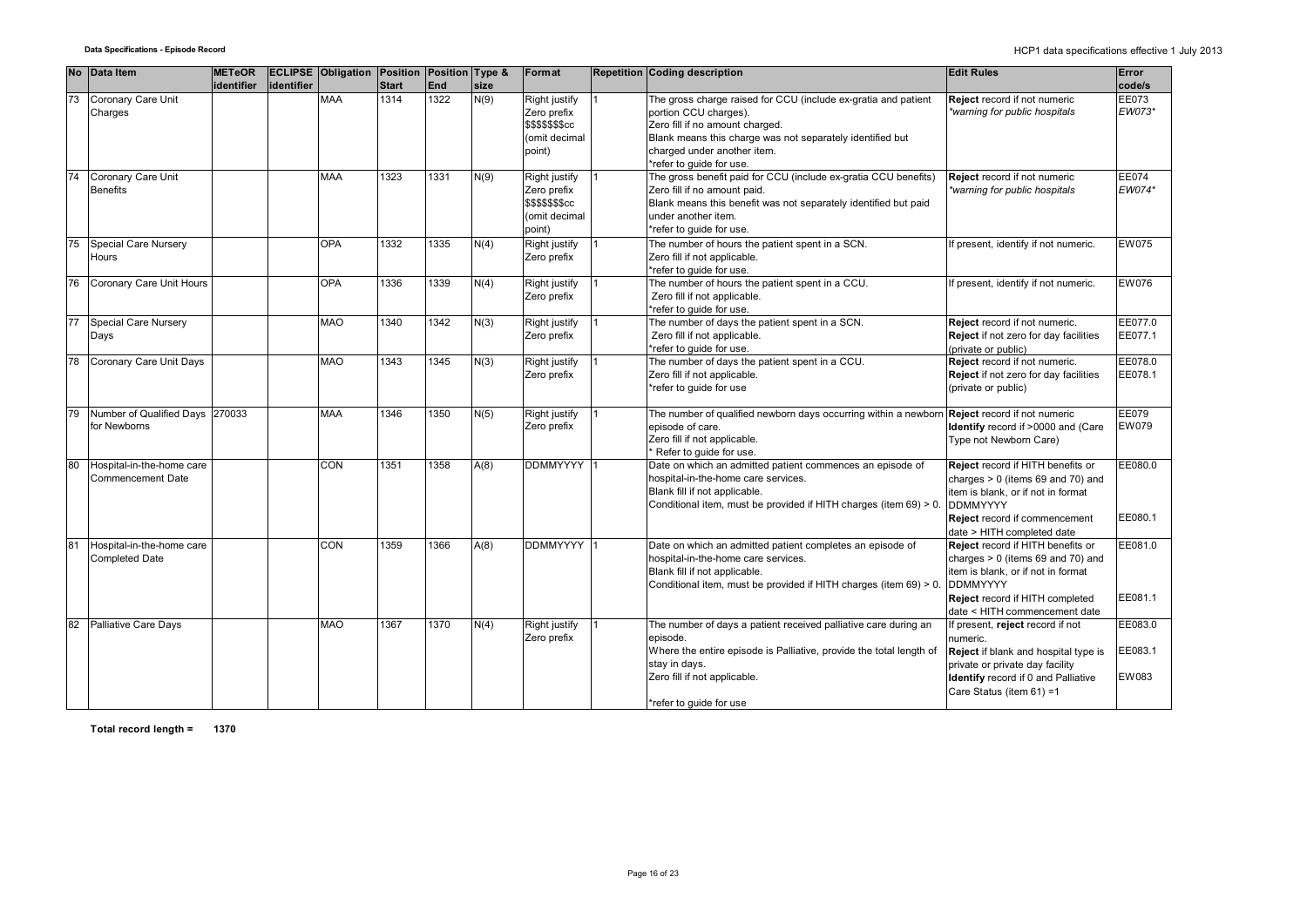|               | <b>EDIT RULES</b>                                                                        | <b>ERROR CODE/S</b> |
|---------------|------------------------------------------------------------------------------------------|---------------------|
| <b>Extras</b> | Reject record if Separation date (Item 32) does not equal Admission date (Item 33)       | <b>FE201</b>        |
|               | where Same-day Status (Item 50) = 1 (reject if Separation date = Admission date and      |                     |
|               | Same-Day Status not equal to 1)                                                          |                     |
|               | Identify record if Total benefits exceed Total charges                                   | <b>EW202</b>        |
|               | Reject record if ICU charge but no ICU days recorded and no ICU hours recorded           | EE203               |
|               | Identify record if prosthesis charge but no Theatre or Bundled charge (and hospital type | <b>EW204</b>        |
|               | is private or private day facility).                                                     |                     |
|               | Identify record if therapeutic Principal MBS present but no Principal Procedure          | <b>EW205</b>        |
|               | Identify record if accommodation charge exceeds \$2,000 x Length Of Stay (LOS)           | EW206               |
|               | Identify record if ICU charge >\$5,000 per day                                           | <b>EW207</b>        |
|               | Reject record if no charges or no benefits reported (total charge=0 or total benefit =0) | <b>EE208</b>        |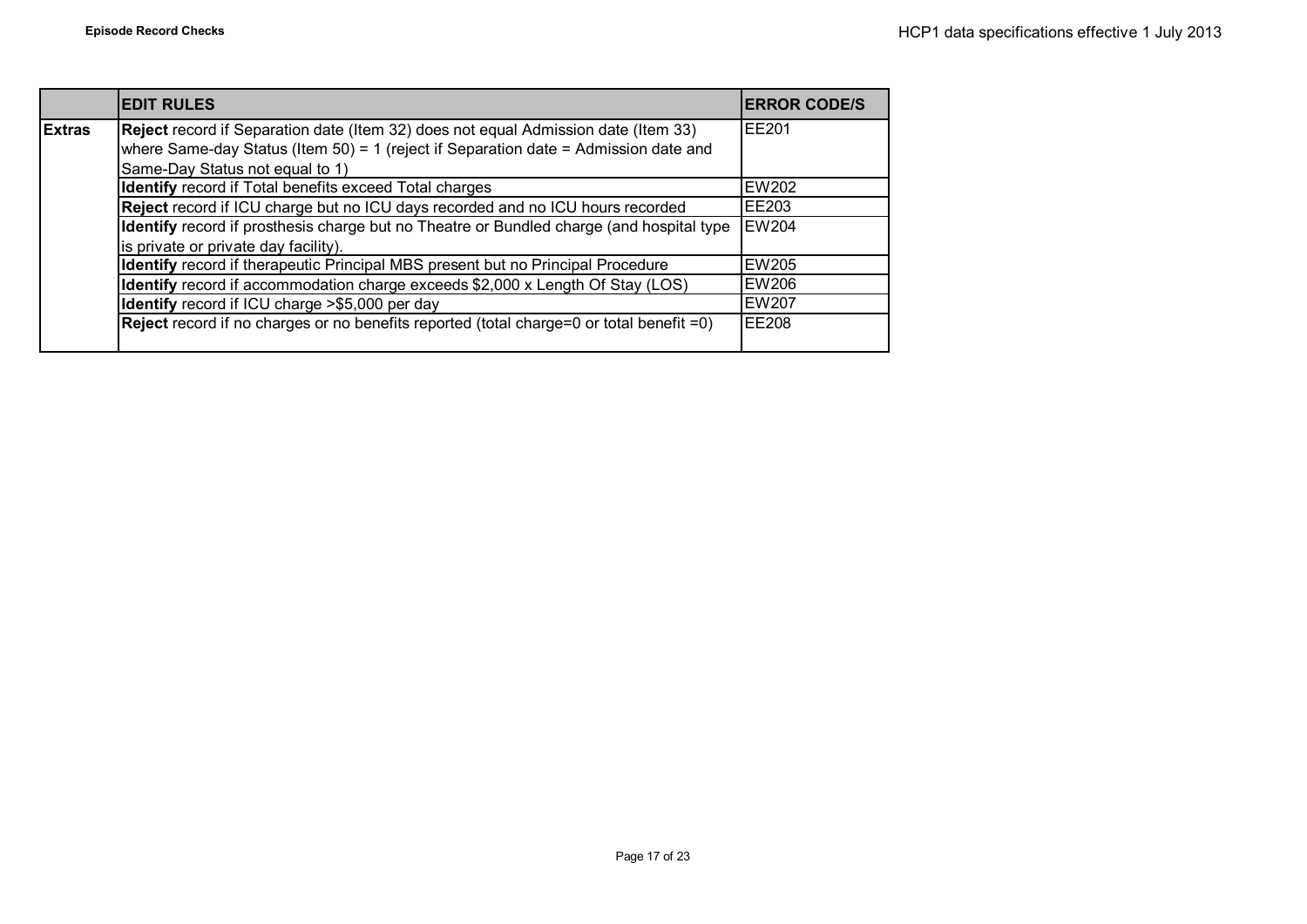| <b>No</b>      | Data Item                      | <b>METeOR</b> | <b>ECLIPSE</b> | Obligation Position |              | Position Type & |       | Format                                                                             | Repetition Coding description                                                                                                                                                                                                                                                                                                                  | <b>Edit Rules</b>                                                                                                                                | Error              |
|----------------|--------------------------------|---------------|----------------|---------------------|--------------|-----------------|-------|------------------------------------------------------------------------------------|------------------------------------------------------------------------------------------------------------------------------------------------------------------------------------------------------------------------------------------------------------------------------------------------------------------------------------------------|--------------------------------------------------------------------------------------------------------------------------------------------------|--------------------|
|                |                                | identifier    | lidentifier    |                     | <b>Start</b> | <b>End</b>      | size  |                                                                                    |                                                                                                                                                                                                                                                                                                                                                |                                                                                                                                                  | code/s             |
|                | Insurer identifier             |               |                | <b>MAA</b>          |              | 3               | A(3)  | Left justify                                                                       | Insurer identifier selected from the list of registered private health<br>insurers.                                                                                                                                                                                                                                                            | Reject record if not a valid Insurer<br>code.                                                                                                    | <b>ME001</b>       |
| $\overline{2}$ | Link Identifier                |               |                | <b>MAA</b>          |              | 27              | A(24) | Left justify                                                                       | A unique identifier of an episode that links data items from this<br>medical record to the associated episode (and/or prosthetic or AN-<br>SNAP records).                                                                                                                                                                                      | Reject record if blank.                                                                                                                          | <b>ME002</b>       |
|                | <b>MBS</b> item                |               |                | <b>MAA</b>          | 28           | 41              | A(14) | Left justify                                                                       | The MBS item billed by the medical provider.<br>The MBS schedule is available from MBS Online at<br>"http://www.health.gov.au/internet/mbsonline/<br>publishing.nsf/Content/Medicare-Benefits-Schedule-MBS-1".                                                                                                                                 | Reject record if not a valid MBS item<br>according to the relevant MBS<br>Schedule valid at the MBS date of<br>service (Data Item number 7).     | <b>ME003</b>       |
|                | Item charge                    |               |                | MAA                 | 42           | 50              | N(9)  | Right justify<br>Zero prefix<br>\$\$\$\$\$\$\$cc<br>(omit decimal<br>point)        | The amount the patient was billed for the MBS item identified in data Reject record if not numeric or if<br>item 3.<br>Zero fill if no amount charged.                                                                                                                                                                                         | negative.<br>Identify record Item charge less than<br>MBS Benefit. A five cent tolerance<br>applied to accommodate rounding.                     | ME004.0<br>MW004.1 |
|                | <b>MBS</b> benefit             |               |                | <b>MAA</b>          | 51           | 59              | N(9)  | Right justify<br>Zero prefix<br>\$\$\$\$\$\$\$cc<br>(omit decimal<br>point)        | The amount paid to the patient as the Medicare entitlement.<br>Zero fill if no amount paid.                                                                                                                                                                                                                                                    | Reject record if not numeric.                                                                                                                    | ME005.0            |
|                | Insurer benefit                |               |                | <b>MAA</b>          | 60           | 68              | N(9)  | Right justify<br>Zero prefix<br><b>\$\$\$\$\$\$\$cc</b><br>(omit decimal<br>point) | The amount (excluding Medicare benefit) paid by the Insurer.<br>Zero fill if no amount paid.                                                                                                                                                                                                                                                   | Reject record if not numeric.<br>Reject record if > (Item charge - MBS ME006.1)<br>benefit). A 5cent tolerance applied for<br>rounding purposes. | ME006.0            |
|                | MBS date of service            |               |                | <b>MAA</b>          | 69           | 76              | A(8)  | <b>DDMMYYYY</b>                                                                    | Date the MBS item number identified in Data Item 3 was performed.                                                                                                                                                                                                                                                                              | Reject record if not in format<br><b>DDMMYYYY</b>                                                                                                | <b>ME007</b>       |
| 8              | Medical Payment Type           |               |                | MAA                 | 77           | 77              | N(1)  |                                                                                    | An indicator of the medical payment type.<br>= Agreement with an individual provider (No- gap agreement)<br>2 = Agreement with a hospital (No-gap agreement)<br>3 = Gap Cover Scheme (No-gap agreement)<br>4 = Gap Cover Scheme (Known-gap agreement)<br>5 = MBS schedule fee charged<br>6 = No gap cover scheme, charge over MBS schedule fee | <b>Reject</b> record if not (1, 2, 3, 4, 5 or 6). ME008                                                                                          |                    |
|                | Gap Cover Scheme<br>Identifier |               |                | <b>OPA</b>          | 78           | 82              | A(5)  | <b>Blank Fill.</b>                                                                 | Blank fill. Gap cover schemes are not applicable. This field has been<br>retained as a placeholder to minimise system format changes for<br>insurers.                                                                                                                                                                                          |                                                                                                                                                  |                    |
| 10             | <b>MBS</b> Fee                 |               |                | <b>MAA</b>          | 83           | 91              | N(9)  | Right justify<br>Zero prefix<br>\$\$\$\$\$\$\$cc<br>(omit decimal<br>point)        | The MBS or derived fee for the item.                                                                                                                                                                                                                                                                                                           | Reject record if not numeric                                                                                                                     | ME010.0            |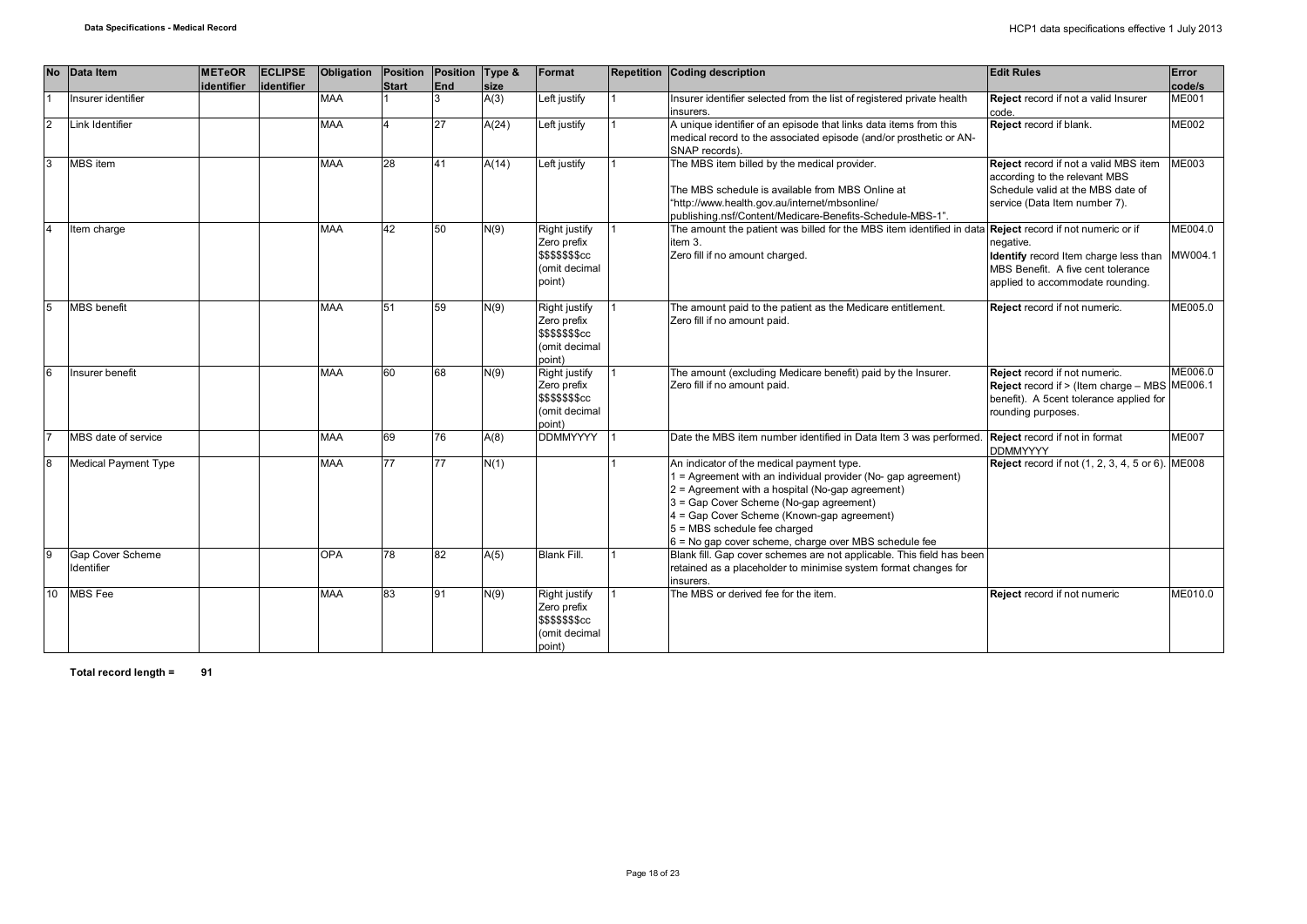| <b>No</b>      | Data Item                              | <b>METeOR</b><br>identifier | <b>ECLIPSE</b><br>identifier | Obligation | Position     | Position Type &<br><b>End</b> |              | Format                                           | <b>Repetition Coding description</b>                                                                                                                                                                                                                                                                                                                                                 | <b>Edit Rules</b>                                                                                                                                                                                                                                                                                                                                           | Error<br>code/s        |
|----------------|----------------------------------------|-----------------------------|------------------------------|------------|--------------|-------------------------------|--------------|--------------------------------------------------|--------------------------------------------------------------------------------------------------------------------------------------------------------------------------------------------------------------------------------------------------------------------------------------------------------------------------------------------------------------------------------------|-------------------------------------------------------------------------------------------------------------------------------------------------------------------------------------------------------------------------------------------------------------------------------------------------------------------------------------------------------------|------------------------|
|                | Insurer Identifier                     |                             |                              | <b>MAA</b> | <b>Start</b> |                               | size<br>A(3) | Left justify                                     | Insurer identifier selected from the list of registered private health Reject record if not a valid Insurer<br>insurers.                                                                                                                                                                                                                                                             | code.                                                                                                                                                                                                                                                                                                                                                       | <b>PE001</b>           |
| $\overline{2}$ | Link Identifier                        |                             |                              | <b>MAA</b> |              | 27                            | A(24)        | Left justify                                     | A unique identifier of an episode that links data items from this<br>prosthetic record to the associated episode (and/or medical or<br>AN-SNAP records).                                                                                                                                                                                                                             | Reject record if blank                                                                                                                                                                                                                                                                                                                                      | <b>PE002</b>           |
| l3             | Prosthetic Item                        |                             |                              | <b>MAA</b> | 28           | 32                            | A(5)         | Right justify<br>Zero prefix                     | The billing codes are contained in the most relevant version (ie,<br>the one covering the date(s) of the admitted patient record) of the<br>prosthesis list. The relevant prosthesis list can be found at<br>www.health.gov.au/internet/main/publishing.nsf/content/health-<br>privatehealth-prostheseslist.htm<br>If ex-gratia prosthetic item (see user guide), report as "EXGRA". | Identify record if not (a valid<br>Commonwealth prosthesis code or<br>"EXGRA").<br>warnings for public hospitals                                                                                                                                                                                                                                            | <b>PE003</b><br>PW003* |
| 14             | Number of Items                        |                             |                              | <b>MAA</b> | 33           | 35                            | N(3)         | Right justify                                    | Number of prosthetic items listed in data item 3. Zero prefix.                                                                                                                                                                                                                                                                                                                       | Reject record if not >0                                                                                                                                                                                                                                                                                                                                     | <b>PE004</b>           |
|                |                                        |                             |                              |            |              |                               |              | Zero prefix                                      |                                                                                                                                                                                                                                                                                                                                                                                      | warnings for public hospitals                                                                                                                                                                                                                                                                                                                               | PW004*                 |
| 15             | <b>Total Prosthetic Item</b><br>Charge |                             |                              | <b>MAA</b> | 36           | 44                            | N(9)         | Right justify<br>Zero prefix<br>\$\$\$\$\$\$\$cc | The total charge for the prosthesis item (include cents but omit<br>decimal point).                                                                                                                                                                                                                                                                                                  | Reject record if not numeric or if<br>negative.                                                                                                                                                                                                                                                                                                             | PE005.0<br>PW005.0*    |
|                |                                        |                             |                              |            |              |                               |              | (omit decimal<br>point)                          | Use leading zeros to fully fill the item.<br>If provided, and identified, as 'ex gratia' in data item 3, then<br>charge should be included.                                                                                                                                                                                                                                          | <b>Identify</b> record if the total charge is<br>greater than the prosthesis schedule<br>minimum benefit multiplied by the<br>number of items, but only for items<br>with a blank maximum benefit (allow<br>a 5 cent tolerance). Ignore where<br>prosthetic item is "EXGRA" or not a<br>valid prosthesis item.                                              | PW005.1                |
|                |                                        |                             |                              |            |              |                               |              |                                                  |                                                                                                                                                                                                                                                                                                                                                                                      | <b>Identify</b> record if the total charge is<br>greater than the prosthesis schedule PW005.2<br>maximum benefit multiplied by the<br>number of items, but only for items<br>with a value for maximum benefit<br>(allow a 5 cent tolerance). Ignore<br>where prosthetic item is "EXGRA" or<br>not a valid prosthesis item.<br>warnings for public hospitals |                        |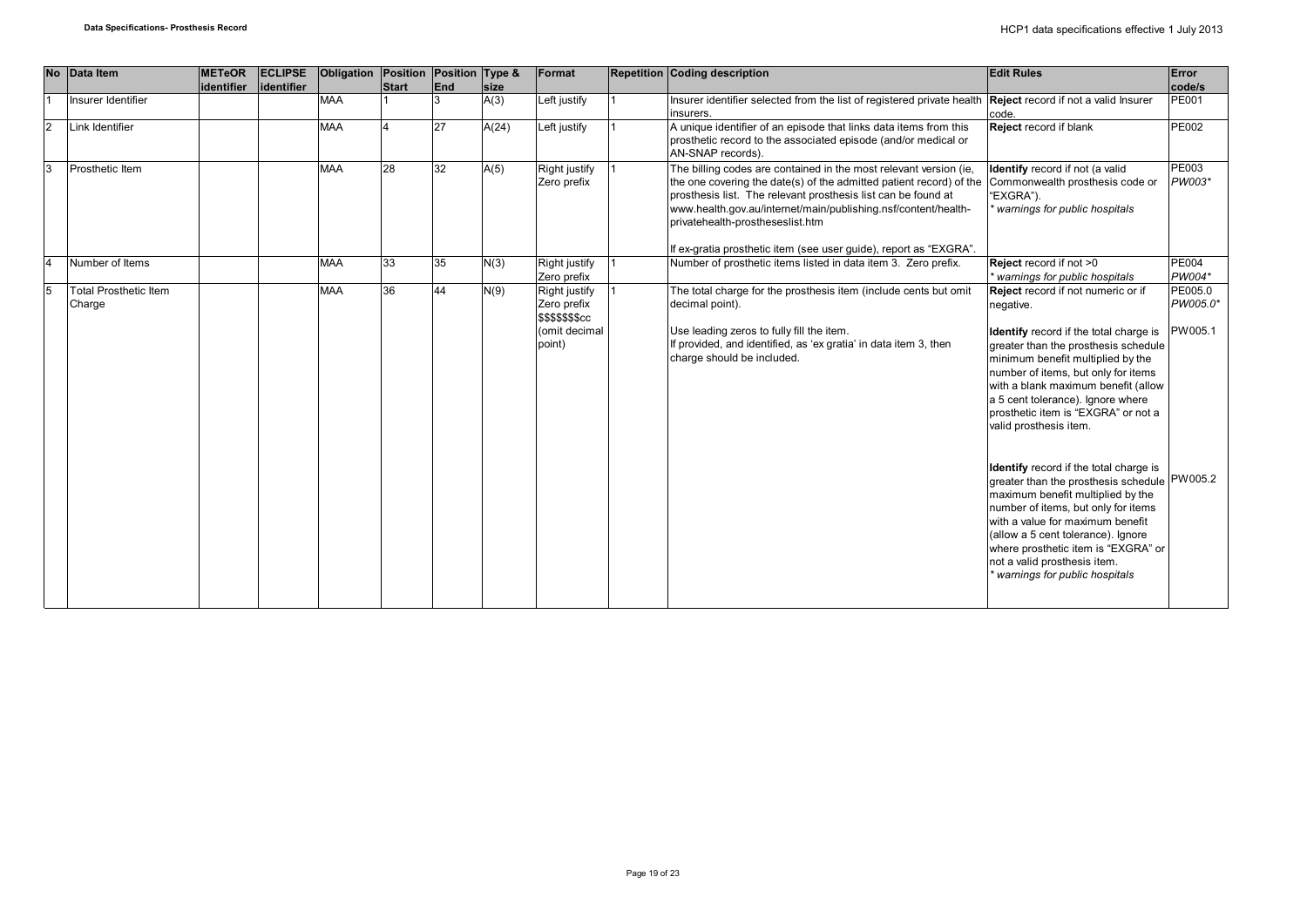| No Data Item                                   | <b>METeOR</b>     | <b>ECLIPSE</b> | Obligation | Position Position Type & |           |                     | Format                                           | Repetition Coding description                                                         | <b>Edit Rules</b>                                                                                                                                                                                                                                                                                                                                                                                                                         | Error                         |
|------------------------------------------------|-------------------|----------------|------------|--------------------------|-----------|---------------------|--------------------------------------------------|---------------------------------------------------------------------------------------|-------------------------------------------------------------------------------------------------------------------------------------------------------------------------------------------------------------------------------------------------------------------------------------------------------------------------------------------------------------------------------------------------------------------------------------------|-------------------------------|
| <b>Total Prosthetic Item</b><br><b>Benefit</b> | <b>identifier</b> | identifier     | <b>MAA</b> | <b>Start</b><br>45       | End<br>53 | <b>size</b><br>N(9) | Right justify<br>Zero prefix<br>\$\$\$\$\$\$\$cc | The total benefit for the prosthesis item (include cents but omit<br>decimal points). | Reject record if not numeric or if<br>negative.                                                                                                                                                                                                                                                                                                                                                                                           | code/s<br>PE006.0<br>PW006.0* |
|                                                |                   |                |            |                          |           |                     | (omit decimal<br>point)                          | Use leading zeros to fully fill the item.<br>Zero fill if no amount paid.             | Identify record if greater than total<br>charge (allow 5 cent tolerance).                                                                                                                                                                                                                                                                                                                                                                 | PE006.1<br>PW006.1*           |
|                                                |                   |                |            |                          |           |                     |                                                  |                                                                                       | <b>Identify</b> record if the benefit is not<br>equal to charge and the maximum<br>benefit on the relevant edition of the<br>prosthesis schedule is blank (allow a<br>5 cent tolerance). Ignore where<br>prosthetic item is "EXGRA" or not a<br>valid prosthesis item.                                                                                                                                                                    | PE006.2<br>PW006.2*           |
|                                                |                   |                |            |                          |           |                     |                                                  |                                                                                       | Identify record if the benefit is less<br>than the prosthesis schedule<br>minimum benefit multiplied by the<br>number of items or greater than the<br>prosthesis schedule maximum<br>benefit multiplied by the number of<br>items, but only for items with a value<br>for maximum benefit (allow a 5 cent<br>tolerance). Ignore where prosthetic<br>item is "EXGRA" or not a valid<br>prosthesis item.<br>* warnings for public hospitals | PE006.3<br>PW006.3*           |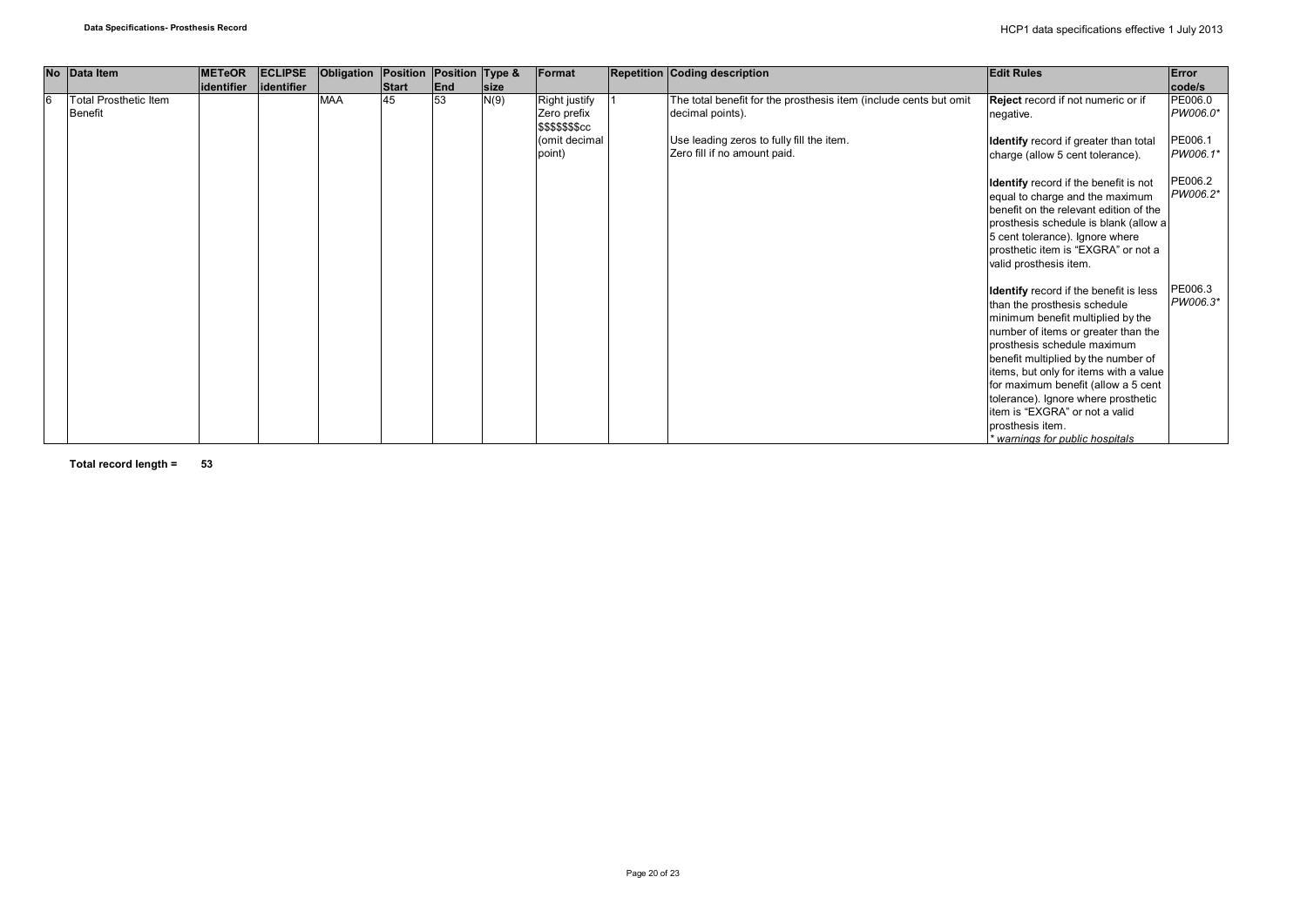|  | No Data Item                 | <b>METeOR</b><br>identifier | <b>ECLIPSE</b><br>identifier | Obligation Position Position Type & | <b>Start</b> | <b>End</b> | size  | Format                  |    | Repetition Coding description                                                                                                                                                                                                                                                                                                                                                                                                                                                                                                                                                                                                                                                                                                                                                                                                      | <b>Edit Rules</b>                                                                                                                                                                                      | Error<br>code/s |
|--|------------------------------|-----------------------------|------------------------------|-------------------------------------|--------------|------------|-------|-------------------------|----|------------------------------------------------------------------------------------------------------------------------------------------------------------------------------------------------------------------------------------------------------------------------------------------------------------------------------------------------------------------------------------------------------------------------------------------------------------------------------------------------------------------------------------------------------------------------------------------------------------------------------------------------------------------------------------------------------------------------------------------------------------------------------------------------------------------------------------|--------------------------------------------------------------------------------------------------------------------------------------------------------------------------------------------------------|-----------------|
|  | nsurer Identifier            |                             |                              | <b>MAA</b>                          |              |            | A(3)  | Left justify            |    | Insurer identifier selected from the list of registered private health<br>insurers.                                                                                                                                                                                                                                                                                                                                                                                                                                                                                                                                                                                                                                                                                                                                                | Reject record if not a valid insurer<br>code.                                                                                                                                                          | AE001           |
|  | Link Identifier              |                             |                              | MAA                                 |              | 27         | A(24) | Left justify            |    | Unique identifier of an episode that links data items from this (AN-<br>SNAP) record to the associated episode (and/or medical and<br>prosthetic records).                                                                                                                                                                                                                                                                                                                                                                                                                                                                                                                                                                                                                                                                         | Reject record if blank                                                                                                                                                                                 | AE002           |
|  | Episode Type                 |                             |                              | <b>MAA</b>                          | 28           | 28         | A(1)  |                         |    | An indicator of the type of admitted rehabilitation program<br>undertaken during the episode that relates to the AN-SNAP records.<br>O = Overnight Admitted Patient - Assign this value for patients who<br>stay overnight during the admitted rehabilitation program.<br>S = Same-day Admitted Patient - Assign this value for patients who<br>undertake an admitted rehabilitation program consisting of multiple<br>same day visits/services. It is recommended that one AN-SNAP<br>record is reported that covers the entire program (not separate<br>episodes for each visit/service). In this case, Admission date = date<br>of 1st visit/service and Separation date = date of last visit/service in<br>the Same-day admitted program. The AN-SNAP record should be<br>linked to the episode with the same separation date. | Reject record if not ('O' or 'S').                                                                                                                                                                     | AE003           |
|  | Admission FIM Item<br>Scores |                             |                              | <b>MAA</b>                          | 29           | 46         | N(1)  |                         | 18 | The FIM score on admission for each of the 18 FIM motor and<br>cognition items<br>No Helper:<br>Score of 7 - Complete Independence<br>Score of 6 - Modified Independence<br>Helper:<br>Score of 5 - Supervision or setup<br>Score of 4 - Minimal assistance<br>Score of 3 - Moderate assistance<br>Score of 2 - Maximal assistance<br>Score of 1 - Total assistance<br>*refer to quide for use                                                                                                                                                                                                                                                                                                                                                                                                                                     | <b>Reject</b> record if not (1, 2, 3, 4, 5, 6 or AE004<br>7) and episode type is O.<br><b>Identify</b> record if episode type is S<br>and not blank fill                                               | AW004           |
|  | Discharge FIM Item Scores    |                             |                              | <b>MAA</b>                          | 47           | 64         | N(1)  |                         | 18 | The FIM score on discharge for each of the 18 FIM motor and<br>cognition items.<br>No Helper:<br>Score of 7 - Complete Independence<br>Score of 6 - Modified Independence<br>Helper:<br>Score of 5 - Supervision or setup<br>Score of 4 - Minimal assistance<br>Score of 3 - Moderate assistance<br>Score of 2 - Maximal assistance<br>Score of 1 - Total assistance<br>*refer to guide for use                                                                                                                                                                                                                                                                                                                                                                                                                                    | <b>Reject</b> record if not $(1, 2, 3, 4, 5, 6)$ or $AE005$<br>7) and episode type is O and not<br>Episode Mode of Separation = 8<br><b>Identify</b> record if episode type is S<br>and not blank fill | AW005           |
|  | <b>AROC Impairment Codes</b> |                             |                              | <b>MAA</b>                          | 65           | 71         | A(7)  | NN.NNNN<br>Left justify |    | Enter the Impairment Code (AUS version 1) that best describes the Reject record if not a valid code or if<br>primary reason for admission to the rehabilitation episode.<br>Code as specifically as possible and where possible avoid the use of<br>impairment group 13 - 'Other Disabling Impairments'.<br>Each entry should consist of:<br>two (2) digits that represent the impairment group (zero prefixed if<br>1 digit)<br>a decimal point<br>up to four (4) digits that represent more specific categories within<br>impairment groups if applicable (blank fill any unused characters).                                                                                                                                                                                                                                    | trailing zeros.                                                                                                                                                                                        | AE006           |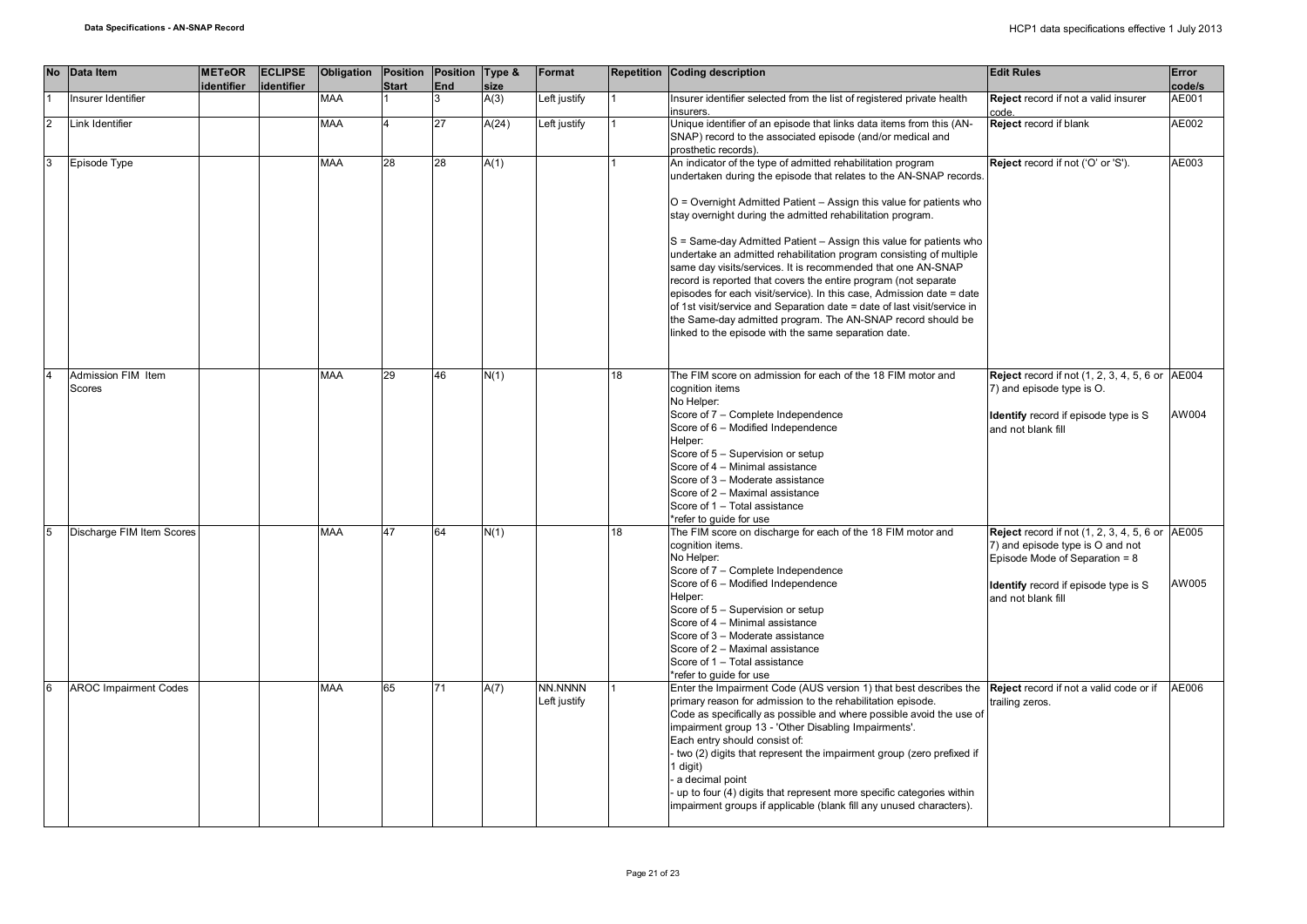| <b>No</b> | Data Item                 | <b>METeOR</b><br>lidentifier | <b>ECLIPSE</b><br>lidentifier | Obligation | <b>Position</b><br><b>Start</b> | Position Type &<br><b>End</b> | <b>Isize</b> | Format          | Repetition Coding description                                                                                                                                                                                                                                                                                                                                                                                                                                                                                                                                                                             | <b>Edit Rules</b>                                                                                                                                                                                      | Error<br>code/s    |
|-----------|---------------------------|------------------------------|-------------------------------|------------|---------------------------------|-------------------------------|--------------|-----------------|-----------------------------------------------------------------------------------------------------------------------------------------------------------------------------------------------------------------------------------------------------------------------------------------------------------------------------------------------------------------------------------------------------------------------------------------------------------------------------------------------------------------------------------------------------------------------------------------------------------|--------------------------------------------------------------------------------------------------------------------------------------------------------------------------------------------------------|--------------------|
|           | Assessment Only Indicator |                              |                               | <b>MAA</b> | 72                              | 72                            | N(1)         |                 | Whether only assessment, and no treatment, was provided during<br>an episode of admitted patient care, as represented by a code.<br>Assessment only occurs when the person was seen on one<br>occasion only for assessment and no rehabilitation treatment and no<br>further intervention by this service team is planned to occur within<br>the next 90 days. If a person is booked/seen for subsequent<br>treatment within 90 days, they are not Assessment Only. If a person<br>is booked for subsequent assessment (but not treatment), they are<br>assessment only. Record:<br>$1 = Yes$<br>$2 = No$ | Reject record if not (1 or 2).                                                                                                                                                                         | AE007              |
|           | <b>AN-SNAP Class</b>      |                              |                               | <b>MAA</b> | 73                              | 76                            | N(4)         |                 | The AN-SNAP class to which the episode is assigned. AN-SNAP<br>Class is only applicable to overnight episodes and must be reported type = $O$<br>as 4 characters in the following format:<br>"2" prefix followed by AN-SNAP version 2 class code.<br>"3" prefix followed by AN-SNAP version 3 class code.                                                                                                                                                                                                                                                                                                 | Reject if not a valid code and episode AE008<br><b>Identify</b> record if episode type $=$ S<br>and not blank fill.                                                                                    | AW008              |
| 9         | <b>SNAP Version</b>       |                              |                               | <b>MAA</b> | 77                              | 78                            | N(2)         |                 | The version of the AN-SNAP Classification used to report item 16.<br>02 = AN-SNAP Version 2<br>$03$ = AN-SNAP Version 3                                                                                                                                                                                                                                                                                                                                                                                                                                                                                   | Reject record if not (01, 02 or 03) and AE009<br>episode type $=$ $\circ$<br><b>Identify</b> record if episode type $=$ S<br>and not blank fill.<br><b>Identify</b> if (01) and episode type = $\circ$ | AW009.1<br>AW009.2 |
| 10        | Rehabilitation plan date  |                              |                               | <b>MAA</b> | 79                              | 86                            | A(8)         | <b>DDMMYYYY</b> | The date a multi-disciplinary rehabilitation plan is established for an<br>episode of admitted patient care.                                                                                                                                                                                                                                                                                                                                                                                                                                                                                              | <b>Reject</b> record if not in format<br><b>DDMMYYYY</b>                                                                                                                                               | AE010              |
|           | Discharge plan date       |                              |                               | <b>MAA</b> | 87                              |                               | A(8)         | <b>DDMMYYYY</b> | The date a discharge plan is established for an episode of admitted<br>patient care.                                                                                                                                                                                                                                                                                                                                                                                                                                                                                                                      | <b>Reject</b> record if not in format<br><b>DDMMYYYY</b>                                                                                                                                               | AE011              |